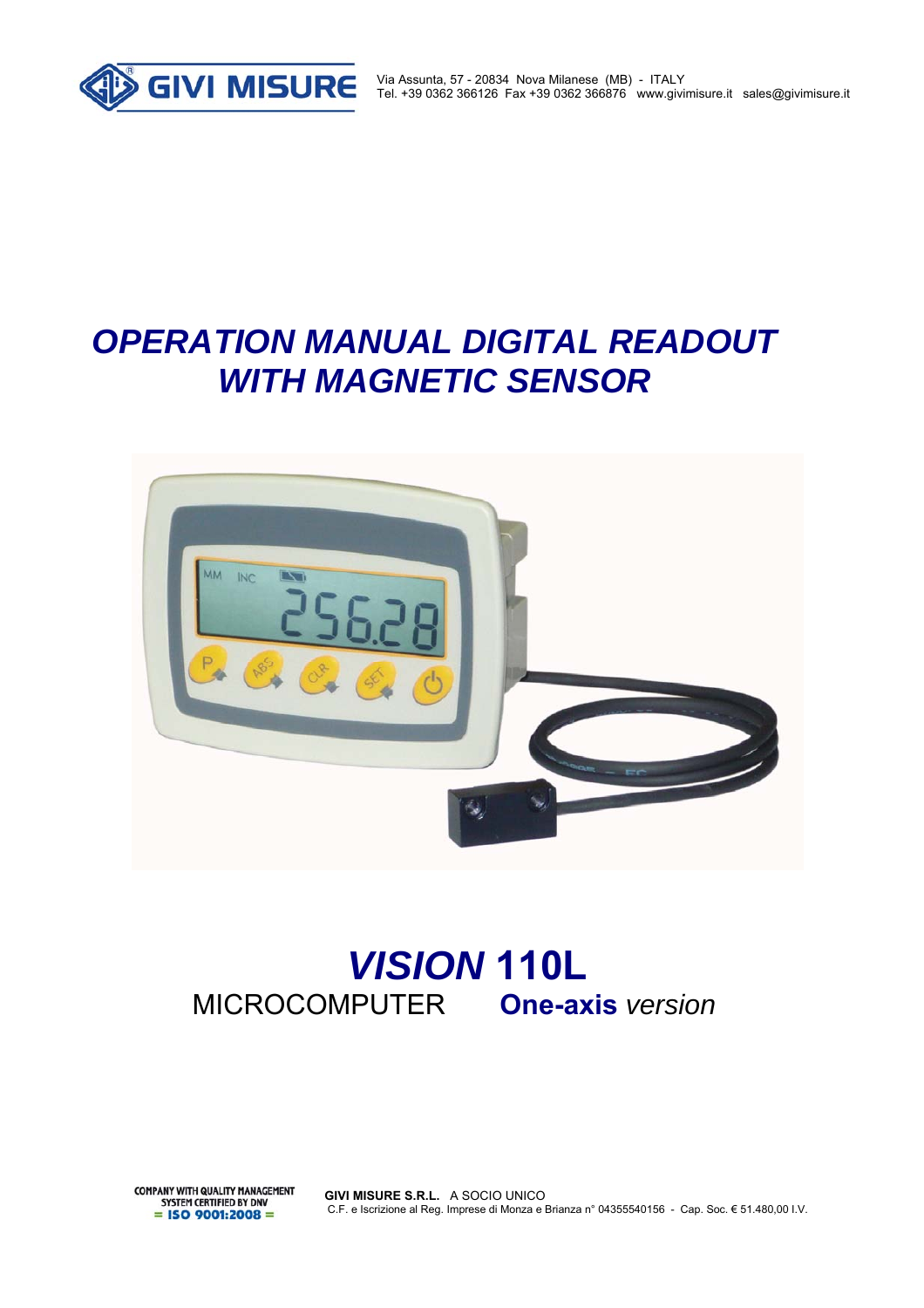

| <b>WARRANTY TERMS</b> |  |
|-----------------------|--|
|                       |  |

# **INTRODUCTION**

Manufacturer thanks the customer for the preference shown in purchasing the programmable readout

### VISION 110 **MICROCOMPUTER**

and confirms the excellent choice made.

We must ask you to read through these pages carefully in order to ensure proper operation of your new system. This device is controlled by a powerful microcomputer and is programmable via the keyboard in order to get the best performance according to the type of machine tool.

This feature allows you to protect your investment in case of conversion, selling or substitution of the machine.

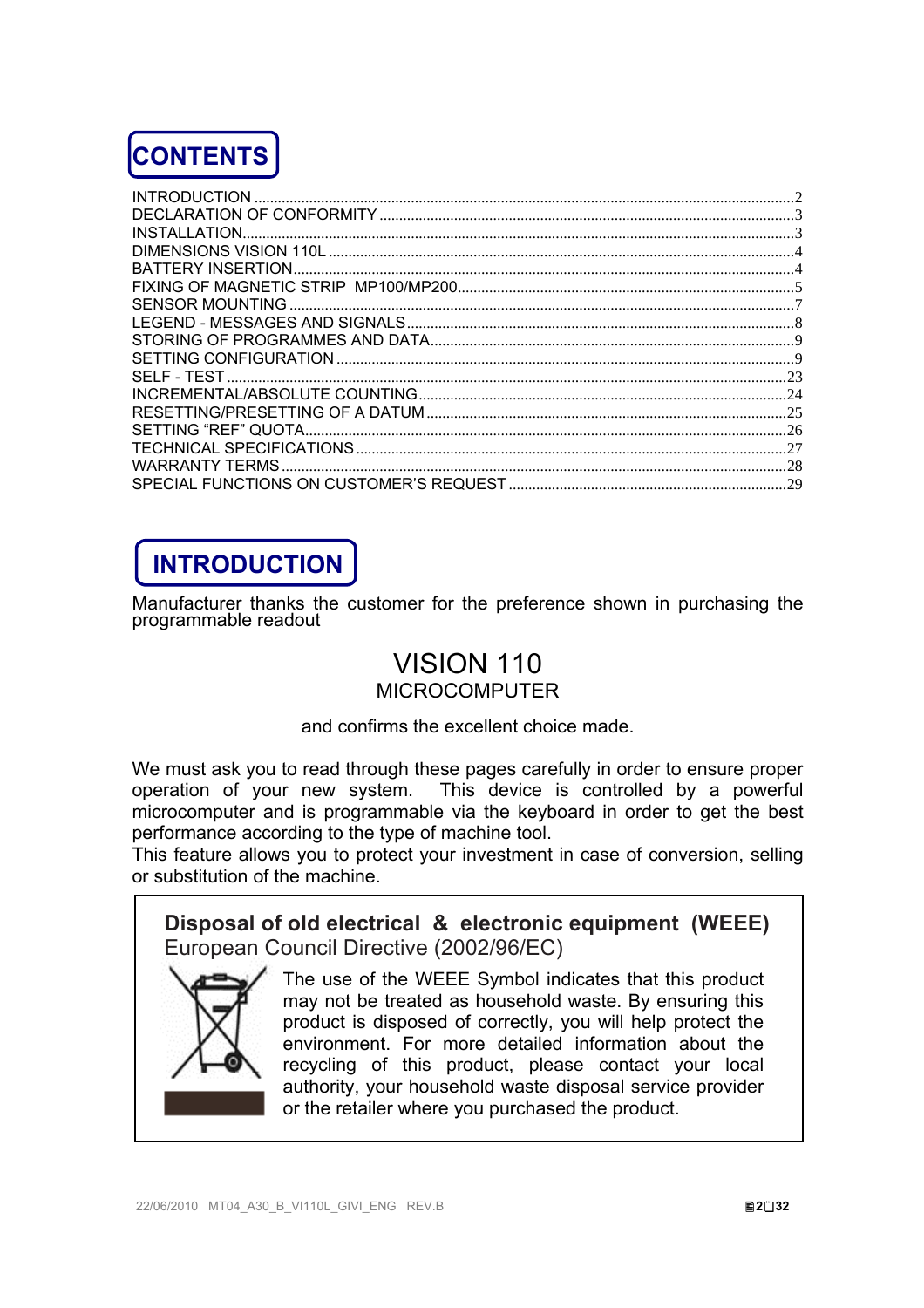

### **DECLARATION OF CONFORMITY**

The Manufacturer declares that the product DIGITAL READOUT Model VISION 110L

Conforms to the standard 2004/108/EC re ELECTROMAGNETIC COMPATIBILITY regulations including the latest modifications and to relative national legislation.

YEAR OF AFFIXING OF **C** E LABELLING: 04

PIERLUIGI GUERRA Chairman

# **INSTALLATION**

# **WARNING !**

**All equipment connected to the instrument must be provided with**  insulation characteristics conforming to the current regulations. The<br>installation of the instrument must be carried out by authorised skilled<br>staff who will follow the regulations stated by the Manufacturer.

- **PREVENTION:** To avoid explosion or fire, the readout should not be used or kept in proximity of inflammable or explosive gas.
- **INSTALLATION:** Install the magnetic sensor following the instructions given by the Manufacturer.
- *CLEANING AND MAINTENANCE:*  Ensure the instrument is switched off before cleaning it. Please consider it is not protected against the penetration of liquids. Do not use solvents. Use a damp cloth for cleaning. No maintenance is required.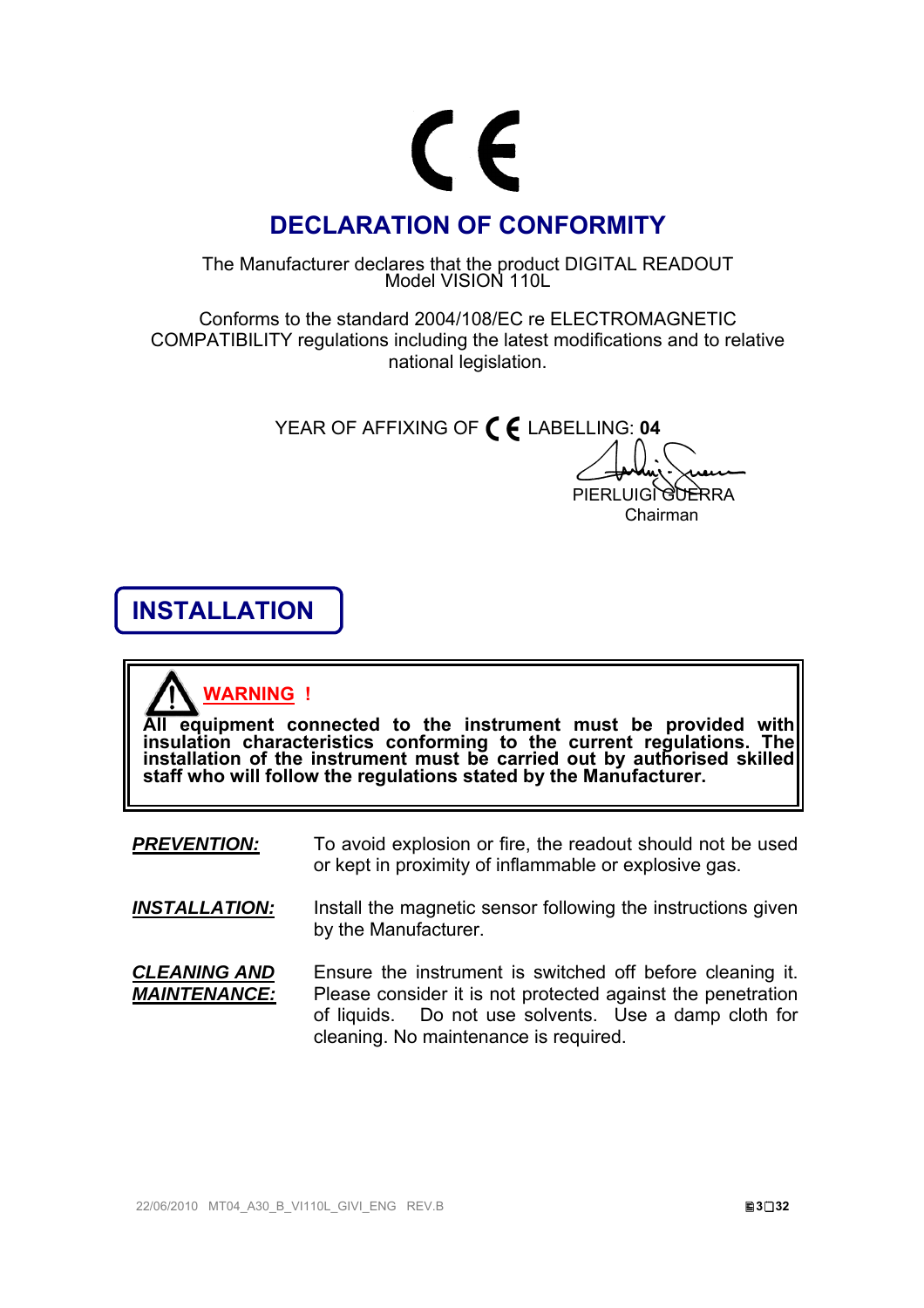# **DIMENSIONS VISION 110L**





### DRILLING TEMPLATE





- (X) = Standard drilling template 92x44 mm FLAPS (A1, A2) REMOVED.
- (Y) = Drilling template 92x66 mm.



Open the door of battery case and insert two batteries Alkaline size AA 1.5V, taking care about the polarity (see the drawing). Close the door before switching on the device.

**Before removing batteries, switch off the device using the front button**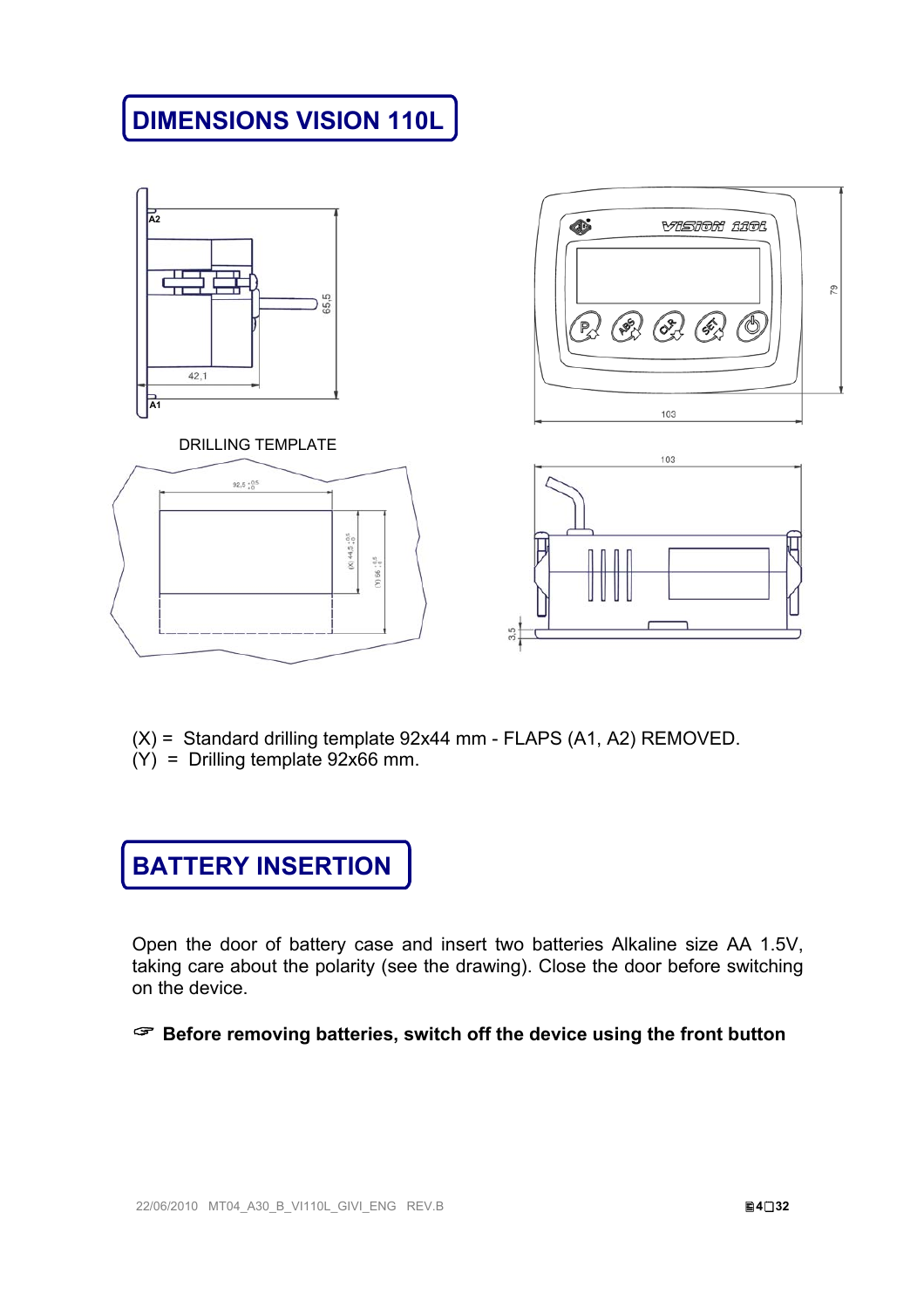### **FIXING OF MAGNETIC STRIP MP100/MP200**

- **In order to make the system more precise, magnetic strip**  $\textcircled{}$  **must be 80 mm (40 mm for each side) longer than the machine run, i.e. L = Run + 80mm. Tape shall be centered on the run.**
- **Protect magnetic strip MP100/MP200 from external magnetic fields. Contact with any permanent magnet would irrevocably damage it.**
- **The minimum bending radius of magnetic strip MP100/MP200 is 130 mm.**

**Magnetic band can be fixed on any kind of non-magnetic surface.** 

**For band MP200 only For a better protection of magnetic band from shavings, liquid sprinklings, powder, etc. we suggest to always use the metal sheet cover CV103 , already equipped with a double-sided adhesive tape or the aluminium support SP202 (see picture).** 

**IMPORTANT No protective cover can be applied to magnetic band MP100.** 

**The best gluing temperature is between 20 and 30 °C; avoid making it when temperature is below 10°C.** 

In case of stocking magnetic strip MP100/MP200 at a lower temperature than the machine, it is advisable to wait for some hours before gluing. The adhesion of glued parts is completed after at least 48 hours.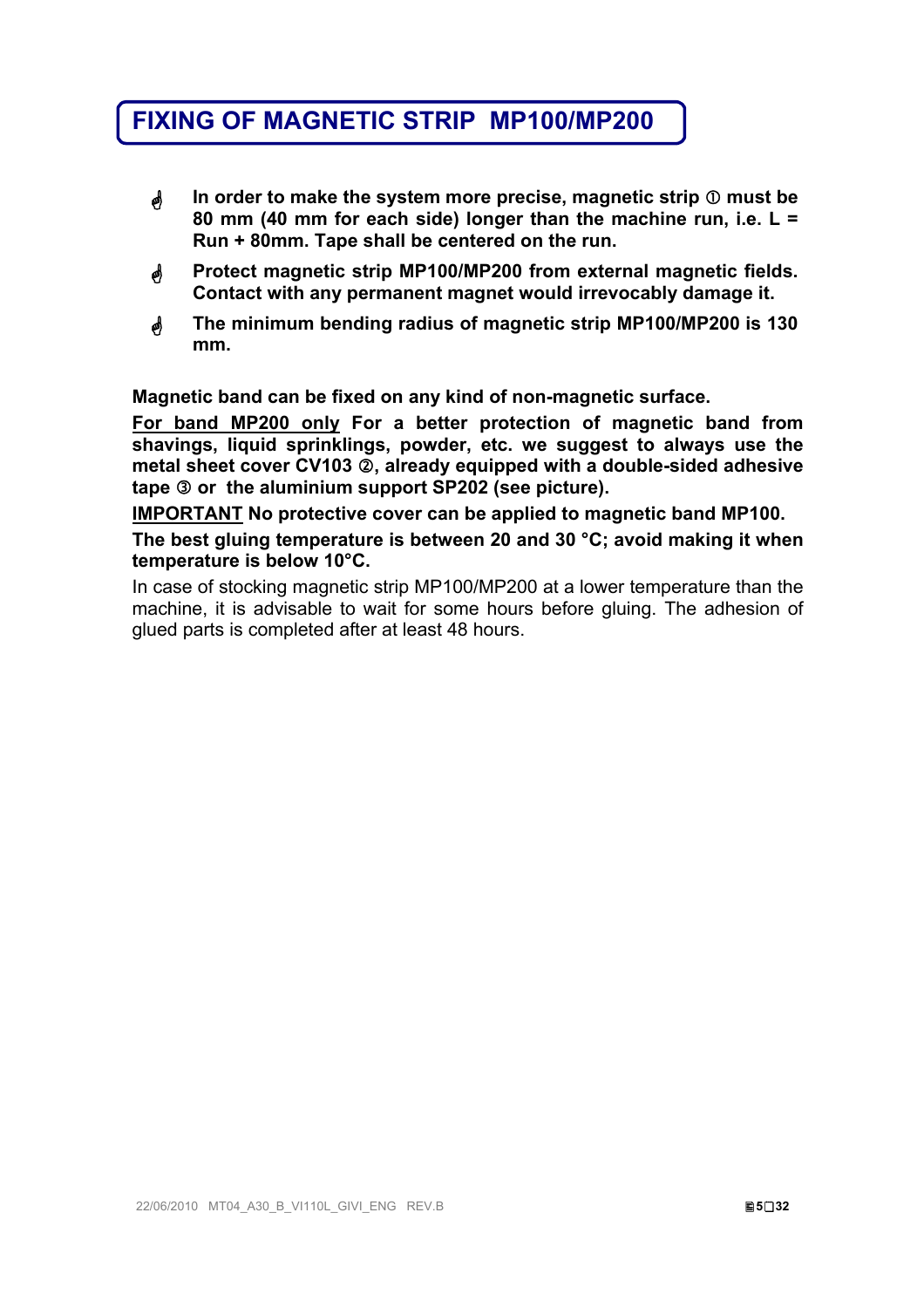### **Carry out the gluing of magnetic strip as follows:**

- Clean carefully the fixing surface from oil, fat or any kind of dirt, using trace-free solvents.
- Raise up a few centimetres of adhesive protection  $\Phi$  and place magnetic strip, lightly pushing on the initial adhesive zone.
- Proceed with the placing of the strip, removing progressively the adhesive protection and applying an even pressure. If possible, use a small manual roller.

### For band **MP200** only

- Proceed as above to glue the stainless steel cover tape on the magnetic strip, after an accurate cleaning of the surface.
- Use the remaining part of cover tape for mechanical fixing and "earth" connection of the structure by means of socket-head screws M3x8 **.**.

### **RESISTANCE TO CHEMICAL AGENTS**

### LOW-IMPACT AGENTS

Formic acid, lactic acid, formaldehyde 40%, glycerine 93°C, hexane, isooctane, linseed oil, cotton oil, soybean oil, mineral oil.

### MEDIUM-IMPACT AGENTS

Acetylene, acetone, acetic acid, oleic acid, stearic acid 70°C. seawater. ammonia, gasoline, ether isopropyl, petroleum, vapour.

#### STRONG-IMPACT AGENTS

Nitric acid, benzene, dimethylbenzene, tetraethyl furan, nitrobenzene, solvent, toluene, carbon tetrachloride, turpentine, trichloroethylene*.*

RECOMMENDED FIXING OF SUPPORT SP202 *(***For band MP200 only**)



### **Do not use the double-sided adhesive if you also have the support SP202**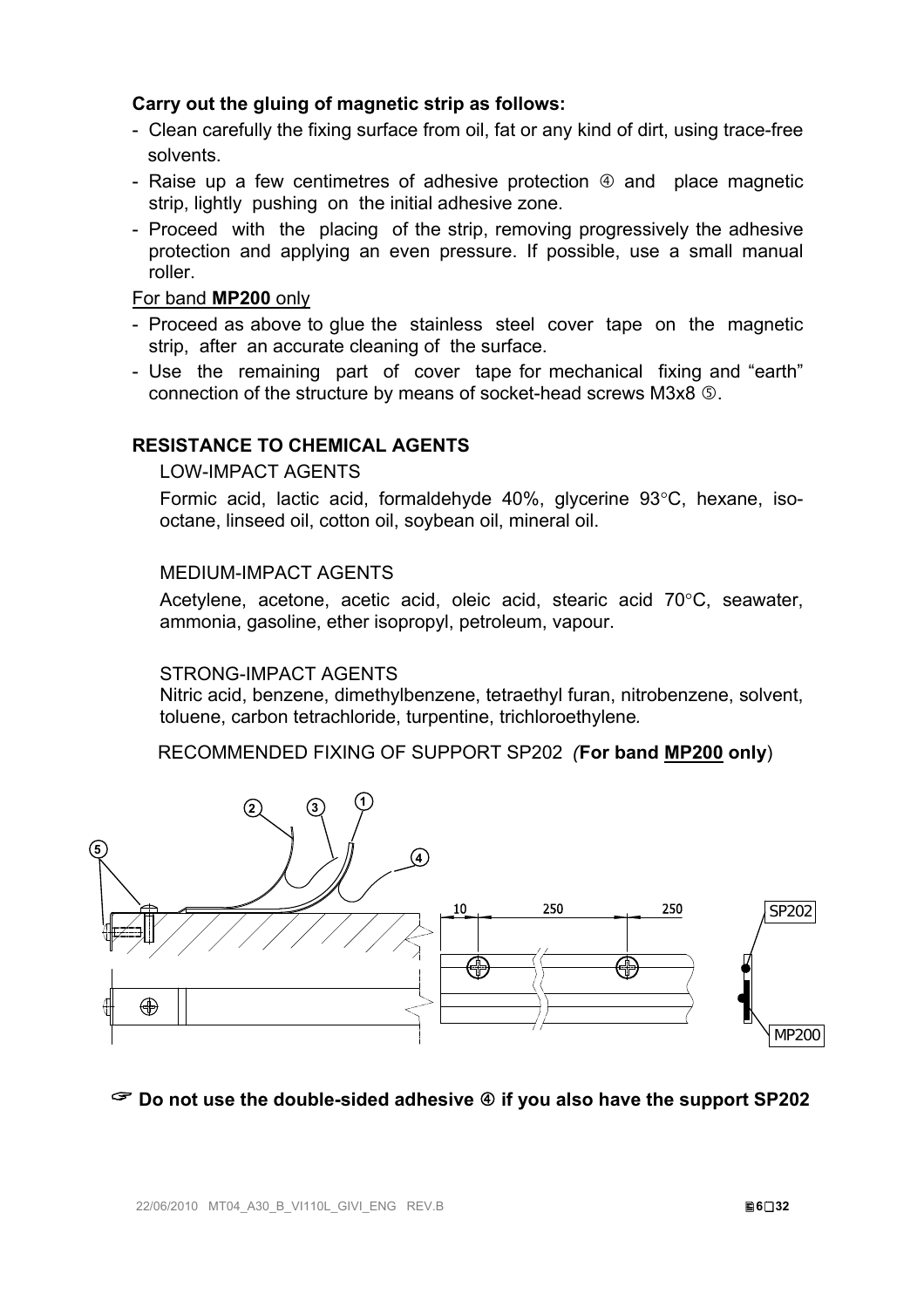# **SENSOR MOUNTING**

- Proceed to fix magnetic sensor using the M4 threaded holes.
- As an alternative you can use them as passing holes for socket head cap M3x18 screws.

**The sensor can be mounted in any position, keeping the active side, marked by arrows, toward the surface of magnetic strip. Once mounting is carried, place cables and move manually the sensor for the total run, in order to be sure it can freely slide without any obstacle.** 

**Check that aligning tolerances between sensor and magnetic strip are respected along the whole run. Each positioning error must be corrected.** 

Dimensions of any brackets or supporting arms have to be conveniently calculated; any kind of their bending must be avoided.

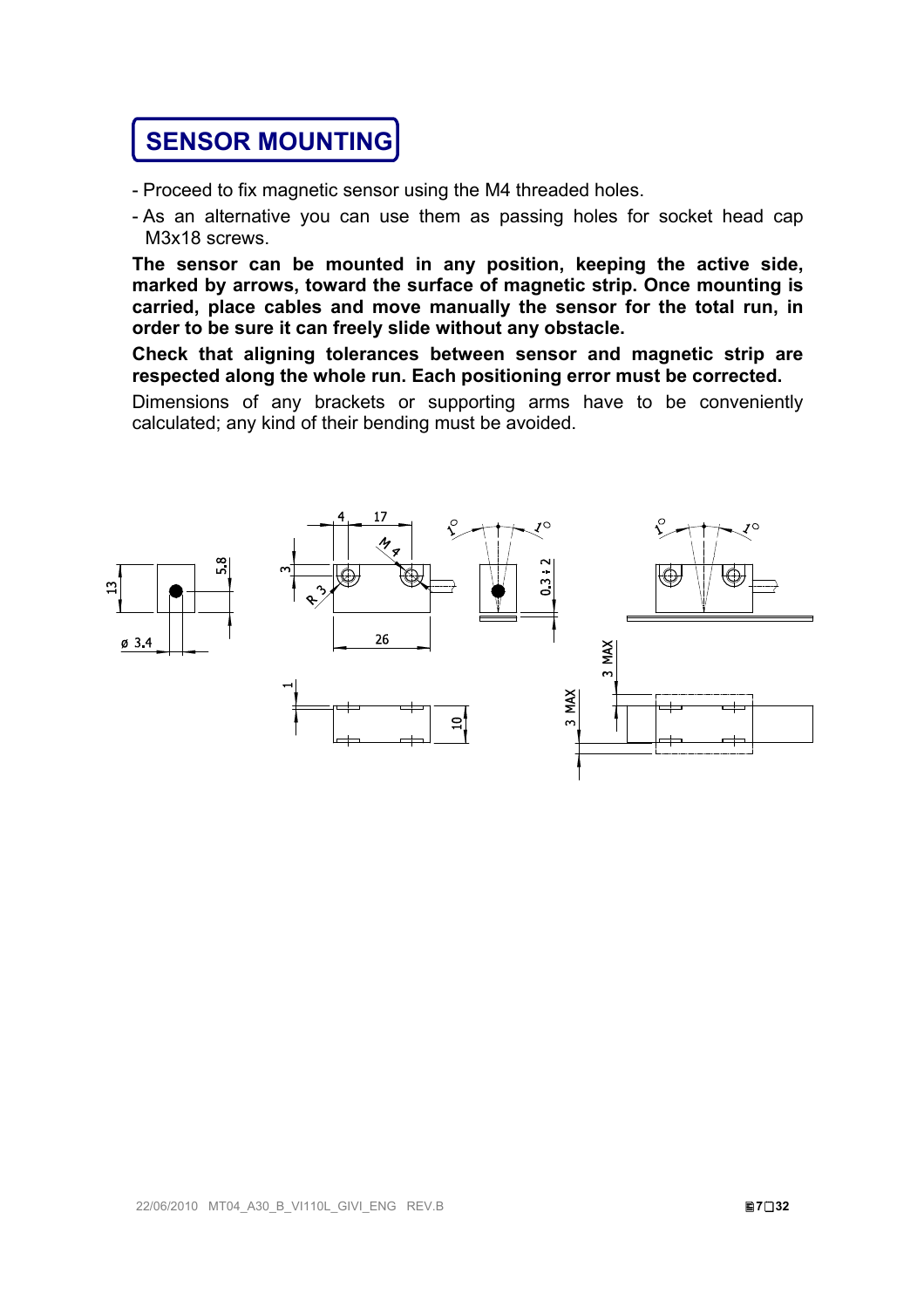## **LEGEND - MESSAGES AND SIGNALS**

*The following symbols are used in this manual:* 



SELECTION OF VALUES KEY (SETTING DATA MODE).



SELECTION OF DIGIT KEY (SETTING DATA MODE).



AXIS CLEAR KEY (ALSO USED TO CANCEL THE SETTINGS).



CONFIRMING KEY.

ON/OFF.

### *FLASHING AXIS LED* **●** *FIXED AXIS LED*

The instrument supplies a series of visual signals which indicate the correct operating mode.

Every time a key is pressed, messages in writing or figures will appear on the display, according to setting made (see manual) and indicates the function has been activated or ready to be carried out. If it is blinking, scale measuring is taking place; fixed light (or no light at all) indicates the function has been carried out. In case of incorrect procedures, the following message will appear on the display:



*the above message indicates the operator has inadvertently pressed the wrong key.* 

*In case of "overflow" (if too many numbers were entered), the error is shown on display:* 



**NOTE:** ANY ANOMALY AND SITUATION OF "OPERATING LOCK" DUE TO ACCIDENTAL REASONS (ELECTRIC DISCHARGE, OVERVOLTAGE, ETC…) ARE SOLVED BY SWITCHING OFF THE DEVICE. FOR THE ABOVE PURPOSE KEEP THE BUTTON ON/OFF PUSHED FOR AT LEAST 4 SECONDS.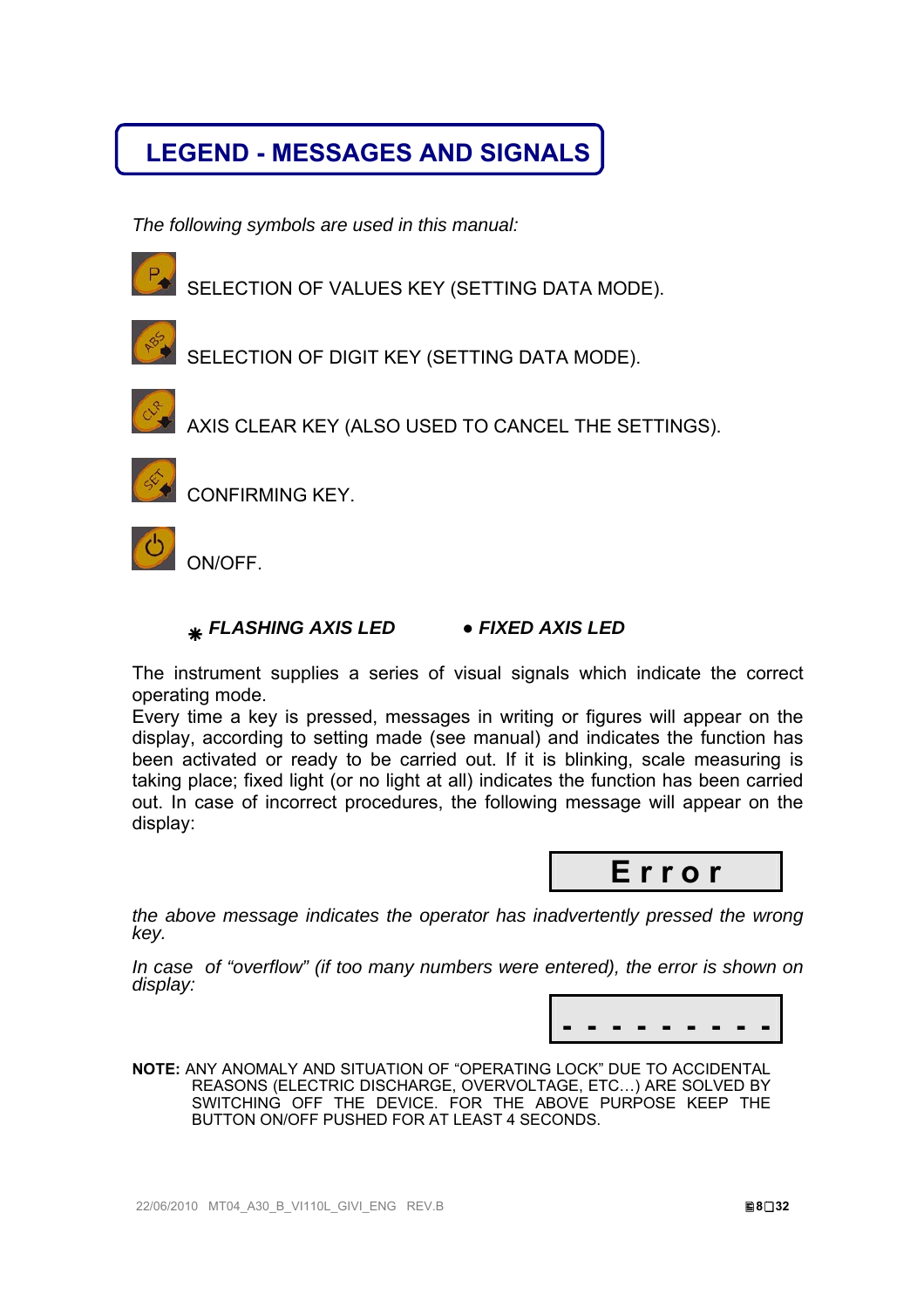## **STORING OF PROGRAMMES AND DATA**

The programming of counter *VISION 110* is carried out by the Manufacturer who knows the access codes and the procedures (configuration). The operator can carry out all operations. All the information is stored permanently

### **So the following information is maintained**

- *A)* measurement unit selected (MM/INCH/DEG).
- *B)* function settings entered.
- c) last Axis counting position and eventual messages (not transitory) concerning abnormal situations, e.g. overflow message.

### *IMPORTANT NOTE:*

When there is a power failure, the instrument cannot register any scale<br>movement (through inertia, manual movements, thermal expansion) whether in<br>ABS or INC. If this happens, the data on the display is not reliable becaus

## **SETTING CONFIGURATION**

For the configuration of the device some internal parameters have to be used.<br>To recall the configuration, push the button P, enter the password number and confirm by button SET. The selection of parameter is made by repea

**Important notes :** 

ŕ

- **1) To access parameters section, it is necessary to enter a 6-digit password (manufacturer code: "000000"). It is possible to change this code.**
- **2) During the parameter setting, the display will show "P".**

Parameters currently entered are the following:

**Parameter 01** – CHOICE OF AXIS RESOLUTION

**Parameter 02** – INVERSION OF COUNTING MODE

- **Parameter 03** LINEAR CORRECTION
- **Parameter 04** ENABLE AND SET THE REF VALUE OF INCREMENTAL QUOTA
- **Parameter 05** ENABLE AND SET THE REF VALUE OF ABSOLUTE QUOTA
- **Parameter 06** ENABLE AND SET TIME FOR DEVICE SELF-SWITCH. **OFF**
- **Parameter 07** ENABLE RESET/PRESET INCREMENTAL QUOTA

**Parameter 08** - ENABLE RESET/PRESET ABSOLUTE QUOTA

- **Parameter 09** ENABLE AND SET TIME FOR STAND-BY OF DISPLAY
- **Parameter 10** SET FACTOR OF FREE CALCULATION

**Parameter 80** – MODIFY PASSWORD TO ENTER PARAMETERS

**Parameter 89** – DEVICE DIAGNOSTIC

**Parameter 90** – RESERVED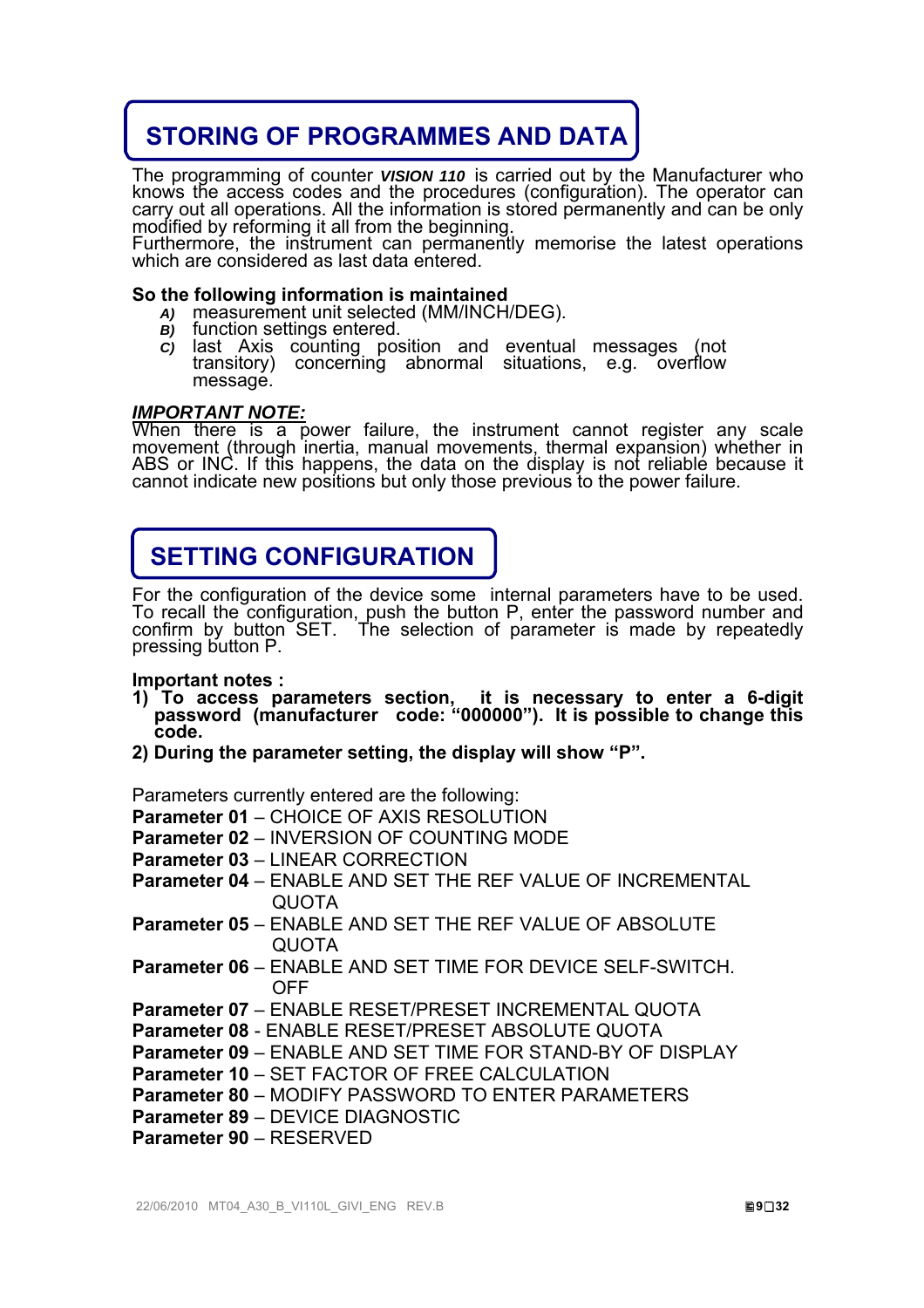Example of selection of a parameter:

|               |    | quota displayed                                                          | 123.45         |
|---------------|----|--------------------------------------------------------------------------|----------------|
| press         |    | the display will show "P"<br>(parameter configuration)                   | <b>*00000</b>  |
| press         |    | if a password value matches the<br>manufacturer's code display will show |                |
| or press      |    | to input a new password                                                  | <b>XXXXX*</b>  |
| and<br>press  | Ŀ. | at the end the display will show                                         |                |
| press<br>more |    | until the desired parameter will<br>be<br>shown, e.g.                    | 0 <sub>2</sub> |
| press         |    | To confirm the selection and enter its<br>setting.                       |                |

Set the parameter configuration following the instructions hereafter described in this manual*.* 

| press    | $\bullet$ To confirm the value and return to the parameters selection. | P 0 2 I |
|----------|------------------------------------------------------------------------|---------|
| press    | If a different parameter has to be<br>selected; e.g. display will show | $P$ 0 3 |
| or press | $\vert$ To quit the configuration and return to $\vert$                | 123.45  |

**IMPORTANT NOTE:** BY PRESSING THE CLR BUTTON, IT IS POSSIBLE TO QUIT THE CURRENT PROGRAMMING STEPAT ANY TIME.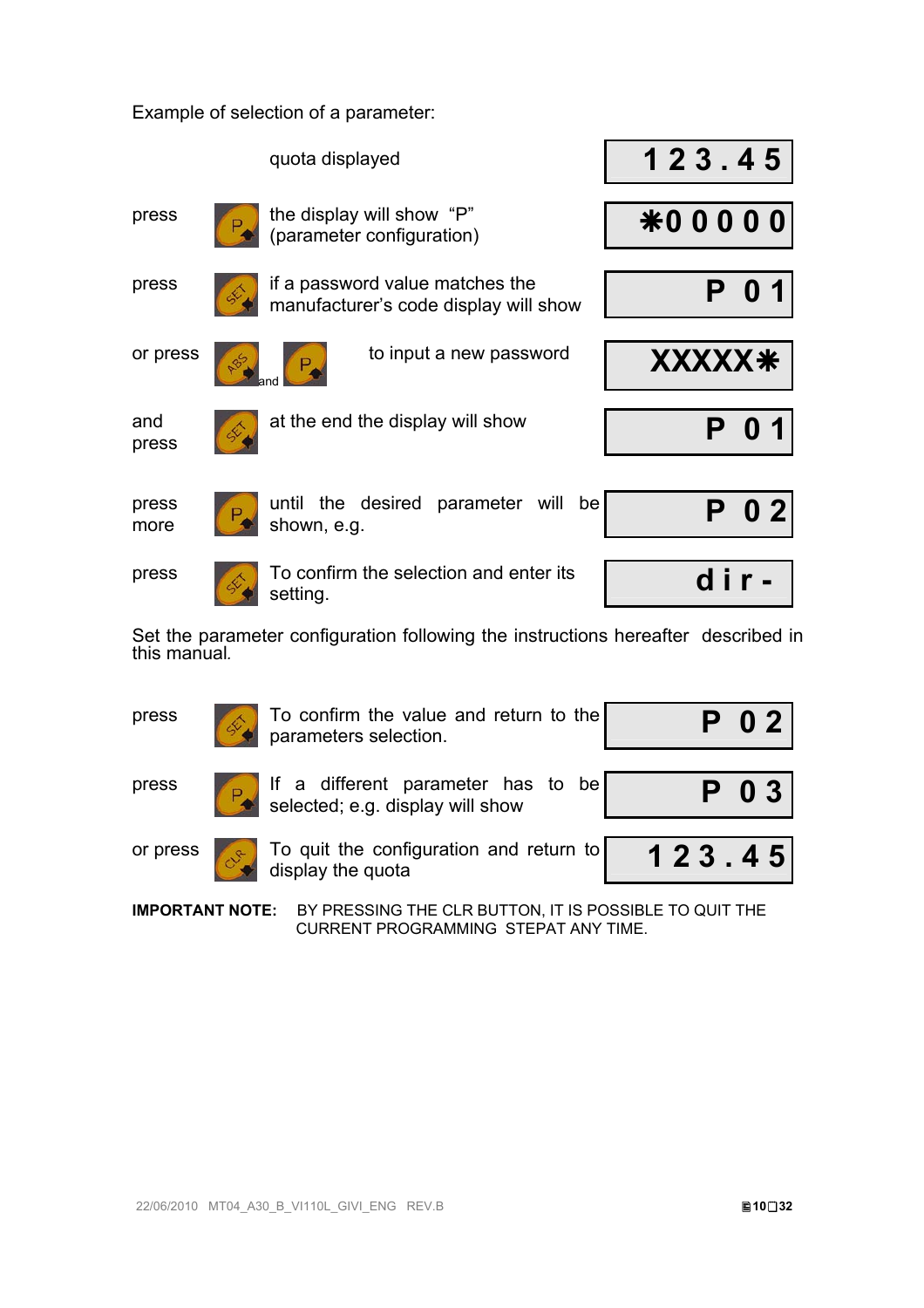### *All settings for the configuration of device are hereafter described:*

### Parameter 01 **– CHOICE OF AXIS RESOLUTION**

*It is possible to set up the following resolutions:* 

- $\cdot$  1 0.1 0.05 0.01 in millimetres
- $\cdot$  0.01 0.001 1/16 1/32 1/64 in inches
- 0 / 1 / 2 / 3 decimals in angular reading mode (measurement of sectors of a circle)

*example of setting up the resolution 0.1 mm :* 

| press         | Р. | To enter the configuration and<br>select the parameter |        |
|---------------|----|--------------------------------------------------------|--------|
| press         | D. | To confirm the selection and enter<br>its setting      | 0.01   |
| press<br>more | Р. | Until the desired resolution<br>(e.g.: 0.1 in mm)      |        |
| press         | Ė. | To confirm the value and return to<br>the parameters   | P 0 1  |
| press         | CR | To quit the configuration.                             | 123.45 |

- CHOICE OF AXIS RESOLUTION IN ANGULAR READING MODE

To make angular measurements (sectors of a circle), a calculation value is used which is the ratio between the angle to be measured and the length of the corresponding circumference.

Calculation is made through the following formula:

| Calculation value = angle360° / circumference                                  |
|--------------------------------------------------------------------------------|
| angle = $360$ (in degrees)                                                     |
| circumference = $2 \pi r$ (in millimetres)                                     |
| radius = 200mm, circumference = 1256.64mm<br>value = $360 / 1256.64 = 0.28648$ |
|                                                                                |

Relevant resolution displayed in degrees is selectable by choosing the desired numbers after the point.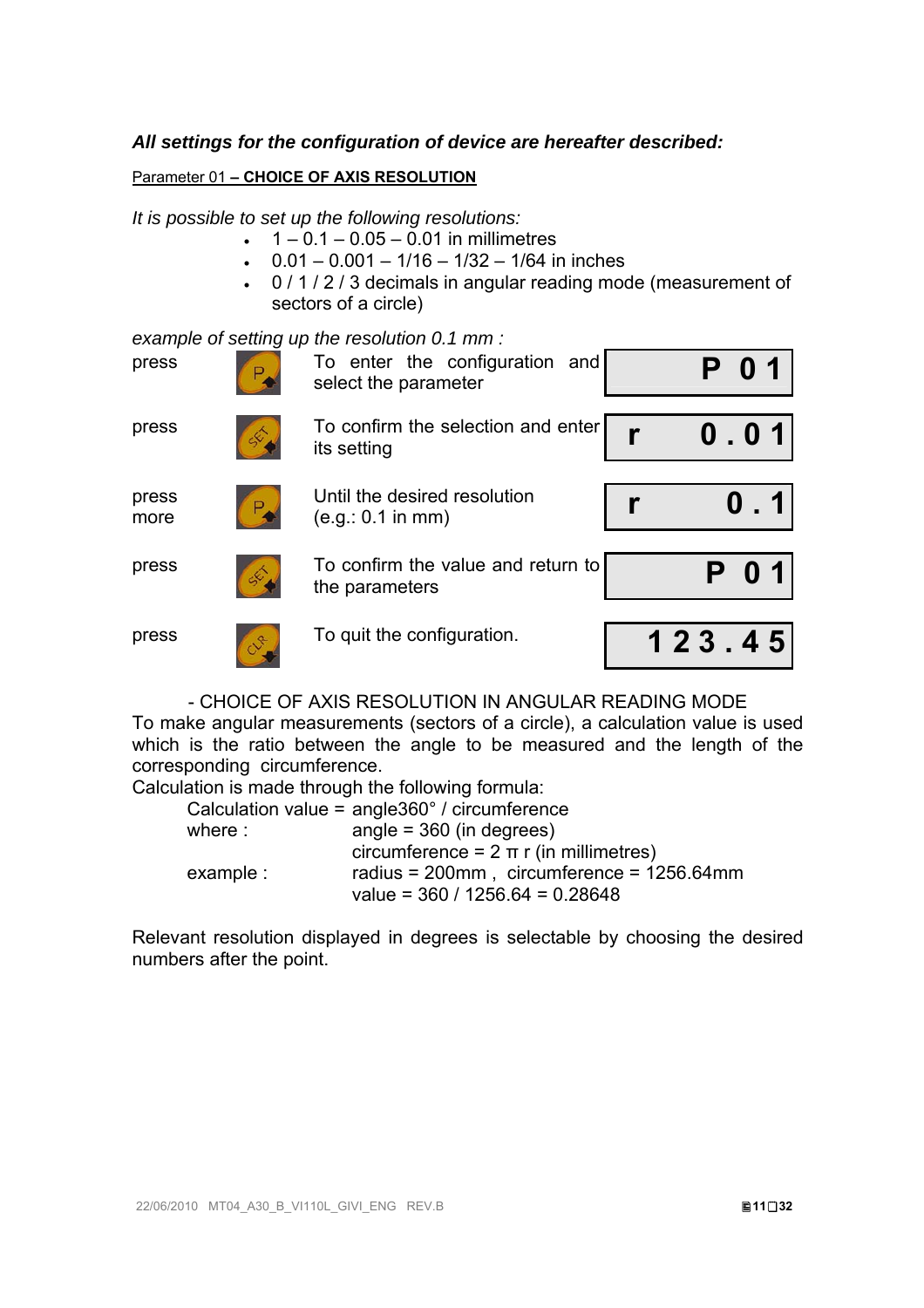|               | Example for setting a resolution $0.1^\circ$ in angular mode : |                                  |
|---------------|----------------------------------------------------------------|----------------------------------|
| press         | To enter the configuration and<br>select the parameter         | P<br>0 <sub>1</sub>              |
| press         | To confirm the selection and<br>enter its setting              | $\mathbf 0$ . $\mathbf 0$ 1<br>r |
| press<br>more | Up to Angular resolution                                       | Ang<br>$\mathbf{r}$              |
| press         | First position of number will<br>blink                         | * XXXXX                          |
| press         | To select the second position                                  | 0.*XXXX                          |
|               |                                                                |                                  |
| press         | To set the value $(0-9)$                                       | 0.*XXXX                          |
| push          | To set the other values                                        | $0.2864*$                        |
| press         | To confirm the value and go<br>into the selection of decimals. | $\mathbf 0$ , $\mathbf 0$ 1<br>r |
| press<br>more | Up to the desired resolution<br>$(e.g.: 0.1$ in degrees)       | 0.1<br>r                         |
| press         | To confirm the value and return<br>to the parameters           | Р<br>O                           |
| press         | To quit the configuration.                                     | 123.4                            |

Parameter 02 - INVERSION OF COUNTING DIRECTION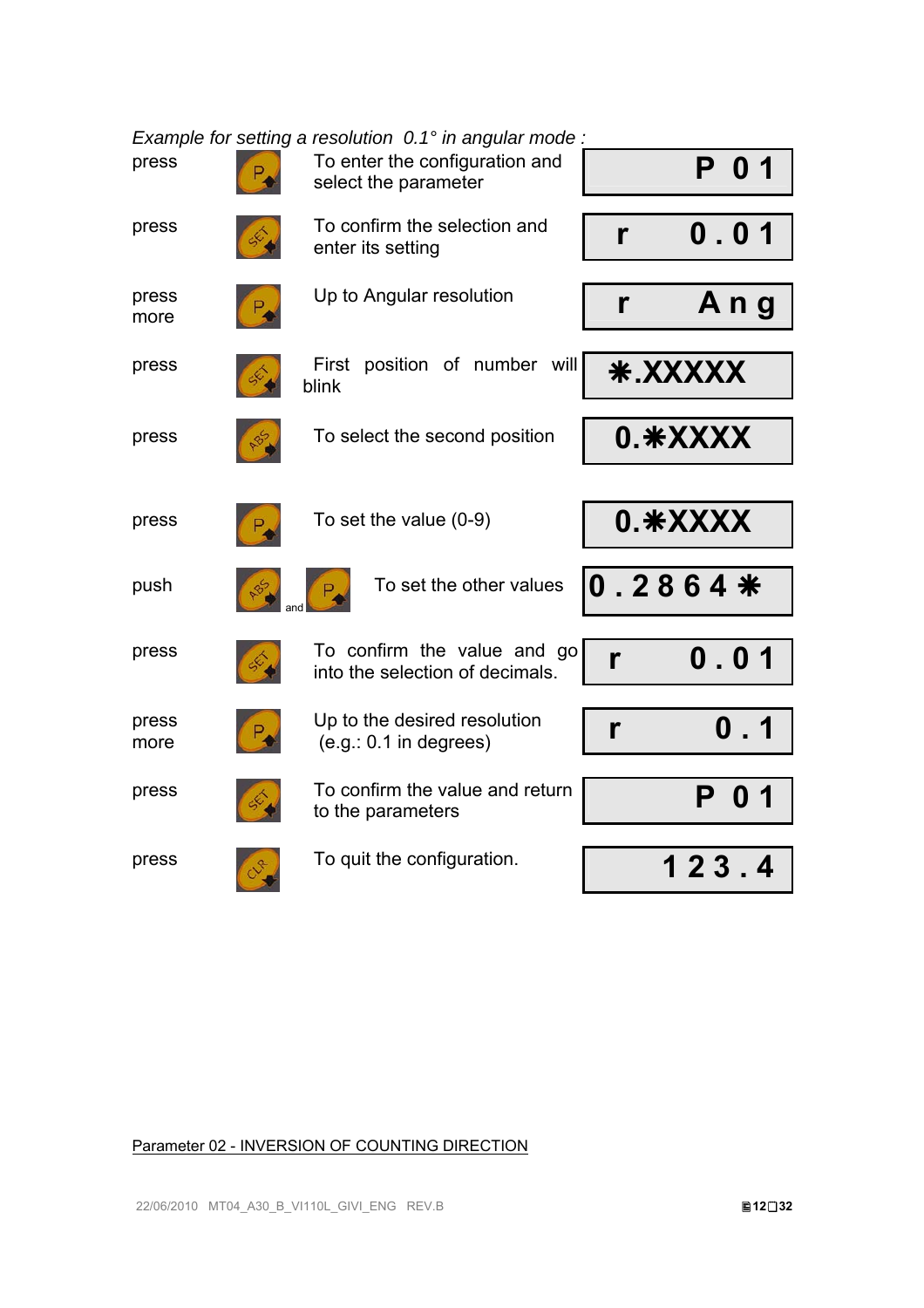Example setting :

| press<br>P  | To enter the configuration and<br>select the parameter | P 0 2  |
|-------------|--------------------------------------------------------|--------|
|             |                                                        |        |
| press       | To confirm the selection and enter<br>its setting      | dir-   |
|             |                                                        |        |
| press       | The display will show                                  | -dir   |
|             |                                                        |        |
| press<br>Đ  | To confirm the value and return to<br>the parameters   | P 0 2  |
|             |                                                        |        |
| press<br>28 | To quit the configuration                              | 123.45 |
|             |                                                        |        |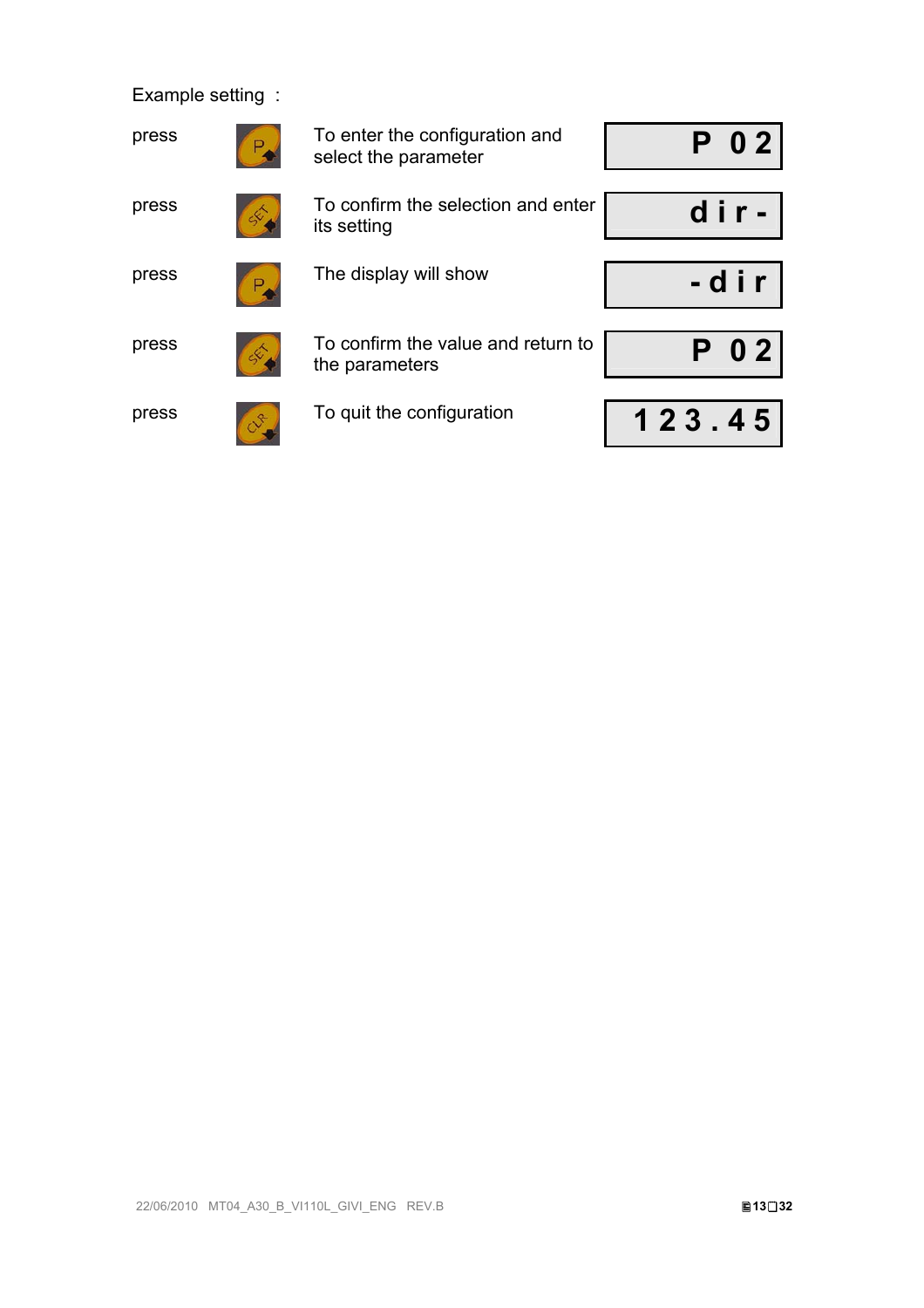#### Parameter 03 **– LINEAR CORRECTION**

# **Note: Working resolution displayed must be of linear type (selected by**

**parameter 01).**<br>Sensitive machining errors can derive from bad machine tool trim through wear or guides out of line, imperfect Carriage-guide coupling, badly distributed parts,<br>etc... If the errors are of a linear type, that is proportional to the movement value carried out, they can be compensated through linear correction. The correction factor **(CF)** can be calculated by the operator following this formula:



press to quit the configuration. **1 2 3 . 4 5**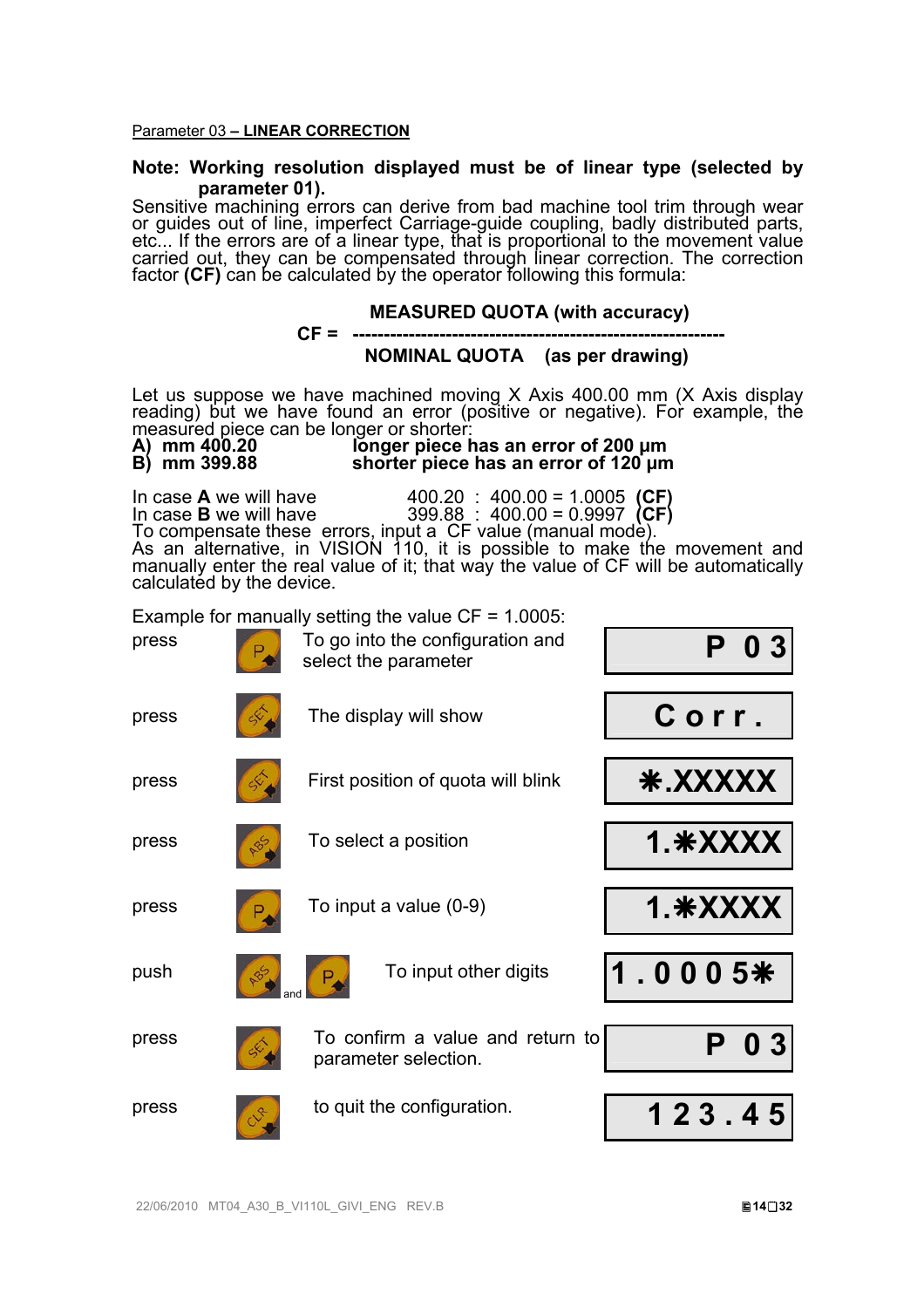Example for setting the value of CF based on the real displacement of the axis:

press to enter the configuration and **P 0 3**<br>
select the parameter

press to select the way of calculation of



Stor E

\* 400.00

*Place the reader head on the starting point of the movement (e.g. 0 mm)* 

press To input the first quota. Display will<br>show for one second

*Place the reader head on the final point of the movement (e.g. 400 mm)* 

press To input the first quota. Display will<br>show for "Store" and then





To set the real value of displacement **0 4 0 0 . 2 0**



press To confirm the value and return to **P 0 3** parameter selection.

**Important note :** CF value will be calculated as 400.20 / 400.00 = 1.00050



press To quit the configuration

| 123.45 |
|--------|
|--------|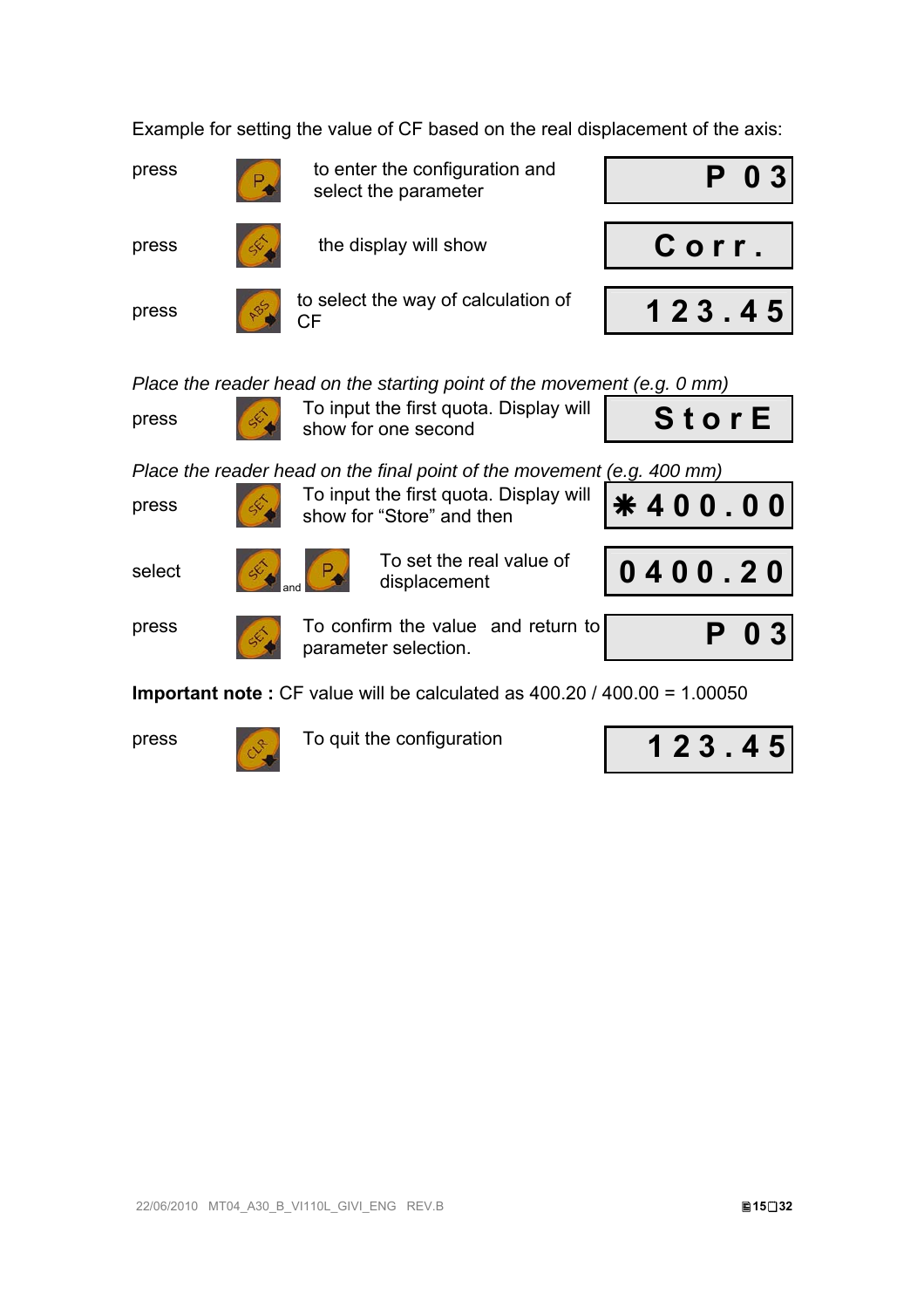### Parameter 04 **- ENABLE AND SET THE REF VALUE OF INCREMENTAL QUOTA**

*It is an absolute reference value (physical reference point) of the measuring system, recallable when the device is in incremental counting mode.* 

*Example of setting value of REF = 10.00 mm :* 

| press  |    | To enter the configuration and<br>select the parameter     |            |
|--------|----|------------------------------------------------------------|------------|
| press  |    | Display will show "yes / no" to<br>indicate the set mode   | n o        |
| press  |    | To enable the recalling mode                               | y e s      |
| press  |    | The first digit will blink                                 | *XXX.XX    |
| select |    | To set the value                                           | 0010.0*    |
| press  |    | To confirm the value and return to<br>parameter selection. | $\bf{0}$ 4 |
| press  | LE | To quit the configuration                                  | 123.45     |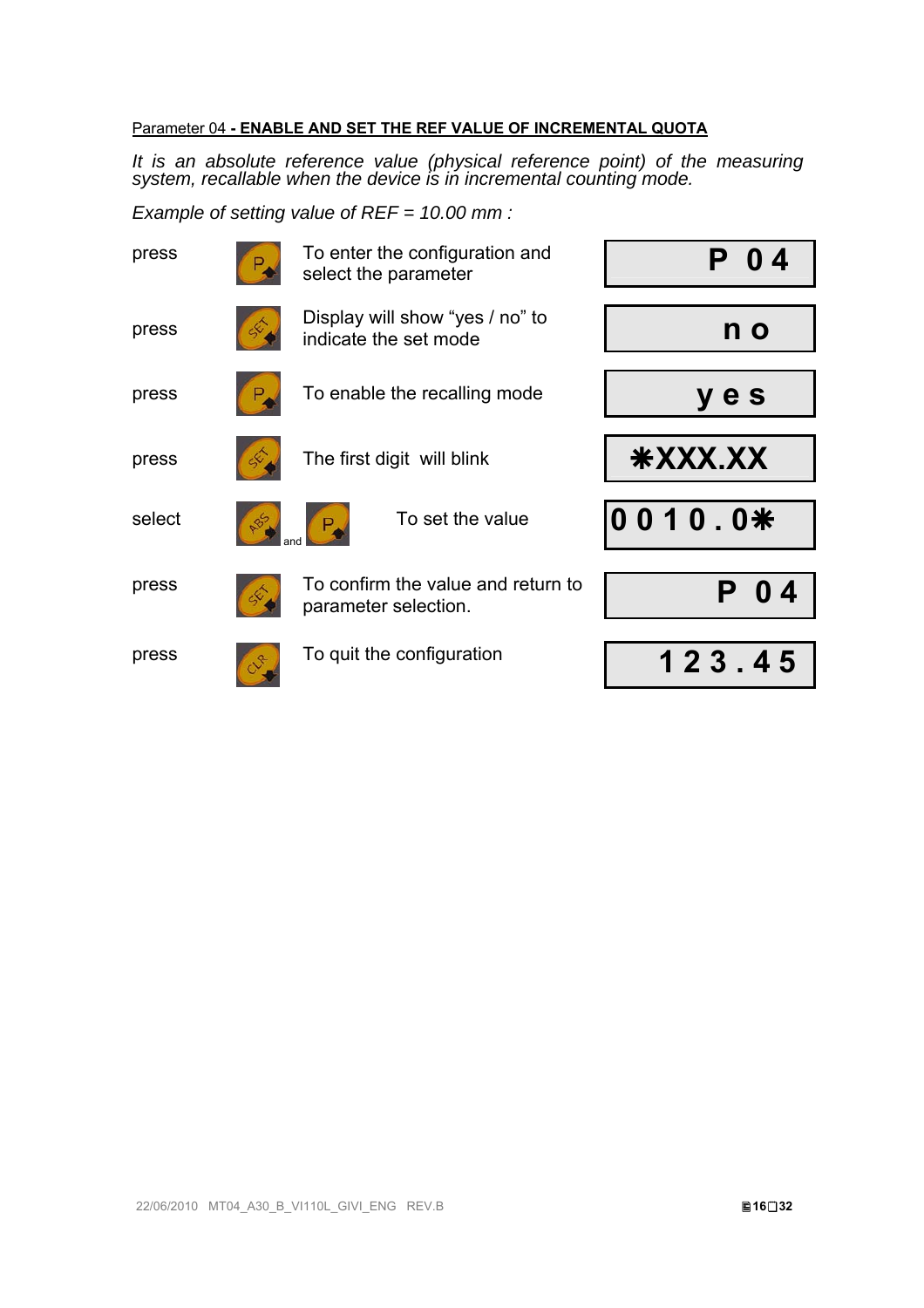### Parameter 05 - **ENABLE AND SET THE REF VALUE OF ABSOLUTE QUOTA**

It is an absolute reference value (physical reference point) of the measuring system, recallable when the device is in absolute counting mode.

Example of setting value of REF = 5.00 mm:

| press  |     | To enter the configuration and<br>select the parameter     | Û              |
|--------|-----|------------------------------------------------------------|----------------|
| press  |     | Display will show "yes / no" to<br>indicate the set mode   | n o            |
| press  |     | To enable the recalling mode                               | y e s          |
| press  |     | The first digit will blink                                 | *XXX.XX        |
| select | 800 | To set the value                                           | $0005.0*$      |
| press  | Q   | To confirm the value and return to<br>parameter selection. | 0 <sub>5</sub> |
| press  |     | To quit the configuration.                                 | 123.45         |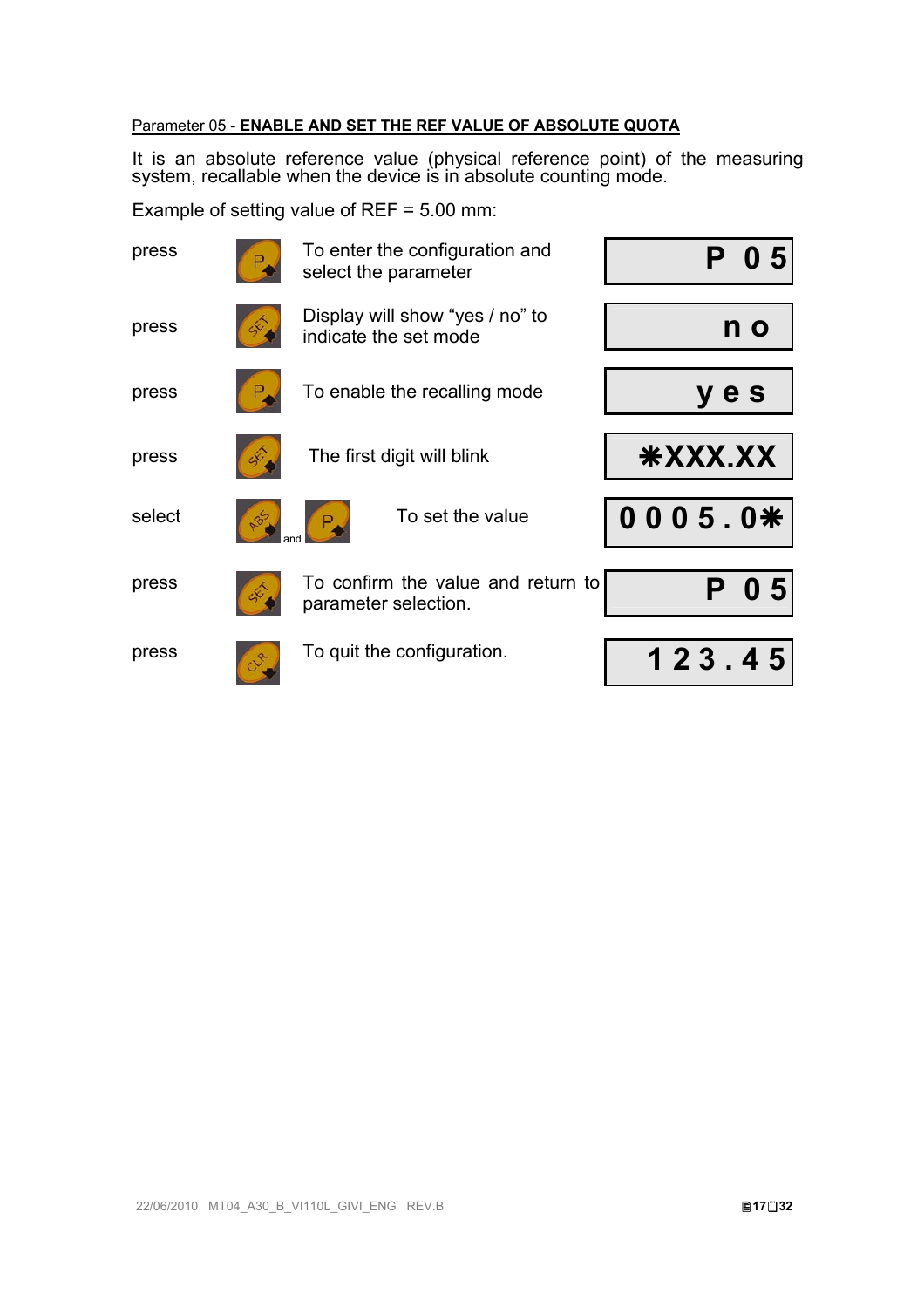### Parameter 06 **– ENABLE AND SET TIME FOR DEVICE SELF-SWITCHING OFF**

It is possible to enable and program a stand-by time for an automatic switching off of the device. Time is displayed in seconds and maximum programmable time is 12 hours. To switch on again the device press the button ON/OFF.

| press  |    | Example of setting a time of 30 minutes (1800 seconds):<br>To enter the configuration and<br>select the parameter |         |
|--------|----|-------------------------------------------------------------------------------------------------------------------|---------|
| press  |    | Display will show "yes / no" to<br>indicate the set mode                                                          | n o     |
| press  |    | To enable the automatic switching<br>off                                                                          | y e s   |
| press  |    | The first digit will blink                                                                                        | *XXX.XX |
| select | ళ  | To set the time                                                                                                   | 00180*  |
| press  |    | To confirm the value and return to<br>parameter selection.                                                        | 6<br>0  |
| press  | 28 | To quit the configuration.                                                                                        | 123.45  |

### Parameter 07 **- ENABLE RESET/PRESET OF INCREMENTAL QUOTA**

*If enabled it allows to reset/preset of quota in incremental counting mode.* 

| Example of setting:<br>press | To enter the configuration and<br>select the parameter       | $\overline{0}$ 7 |
|------------------------------|--------------------------------------------------------------|------------------|
| press                        | The display will show "yes / no" to<br>indicate the set mode |                  |
| press                        | To enable the reset/preset of quota                          | e s              |
| press                        | To confirm the value and return to<br>parameter selection.   | P 07             |
| press                        | To quit the configuration                                    | 123.45           |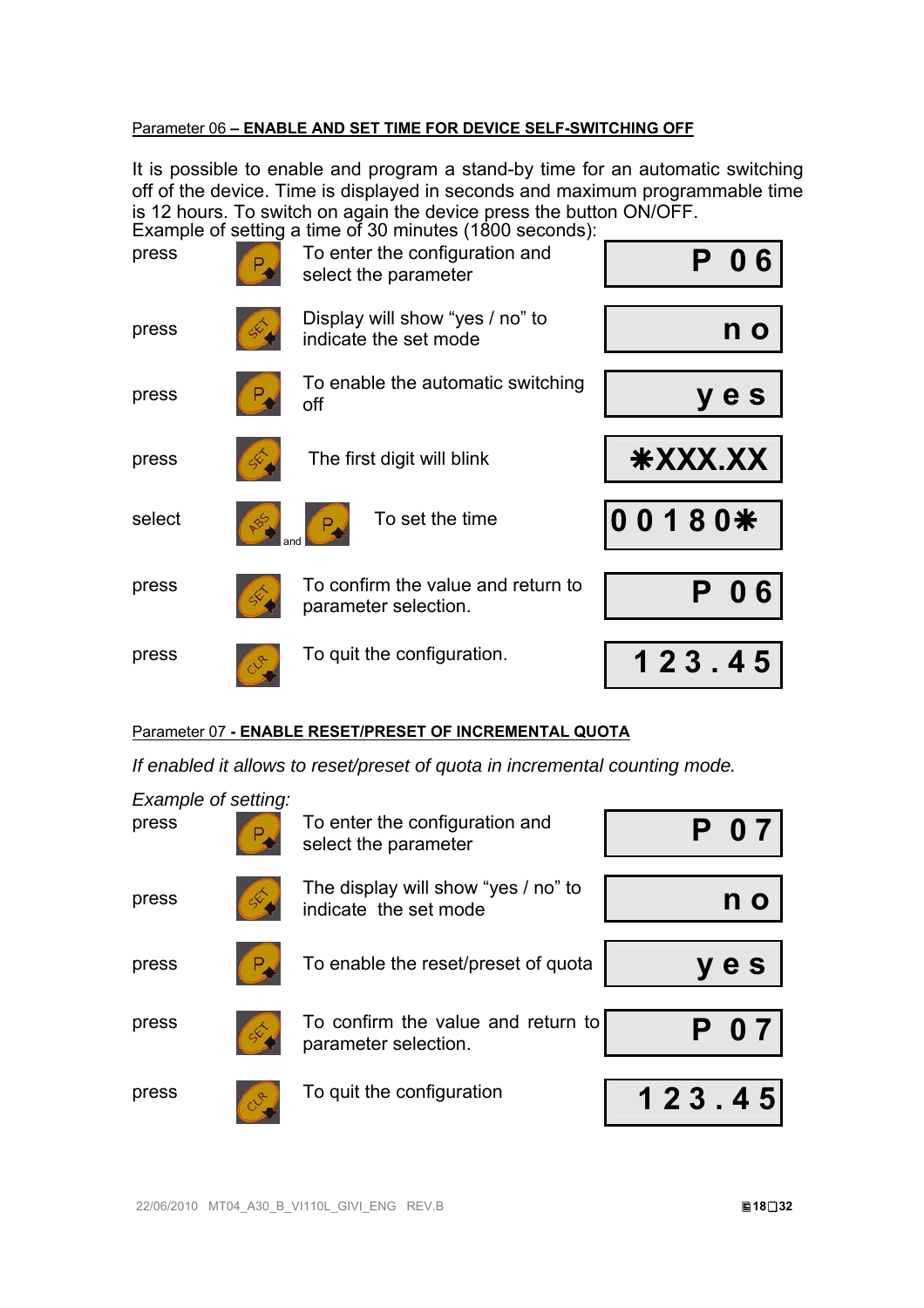### Parameter 08 **- ENABLE RESET/PRESET OF ABSOLUTE QUOTA**

If enabled it allows to reset/preset of quota in absolute counting mode. Example of setting*:*

| press         | To return the configuration and<br>select the parameter           |        |
|---------------|-------------------------------------------------------------------|--------|
| c\$.<br>press | The display will show "yes / no" to<br>indicate the set mode      |        |
| press         | To enable the reset/preset of quota                               | e s    |
| press         | To confirm the value and come<br>back to the parameters selection |        |
| press<br>of   | To quit the configuration                                         | 123.45 |

### Parameter 09 **– ENABLE AND SET TIME FOR AUTOMATIC STAND-BY**

It is possible to enable and program a waiting time for an automatic stand-by of the device. Time is displayed in seconds and maximum programmable time is 12 hours. During the stand-by time the device is operating anyway; to display the quota again it is enough to move the axis or press any button to select a function Example of setting a time of 10 minutes (600 seconds):

| press  | Р. | To enter the configuration and<br>select the parameter         |         |
|--------|----|----------------------------------------------------------------|---------|
| press  |    | The display will show "yes / no" to<br>indicate the set mode   | n o     |
| press  |    | To enable the stand-by                                         | y e s   |
| press  |    | First number will blink                                        | *XXX.XX |
| select | ళి | To set the time                                                | 00060*  |
| press  |    | To confirm the value and return to<br>the parameters selection | -9<br>Û |
| press  | RR | To quit the configuration.                                     | 123.45  |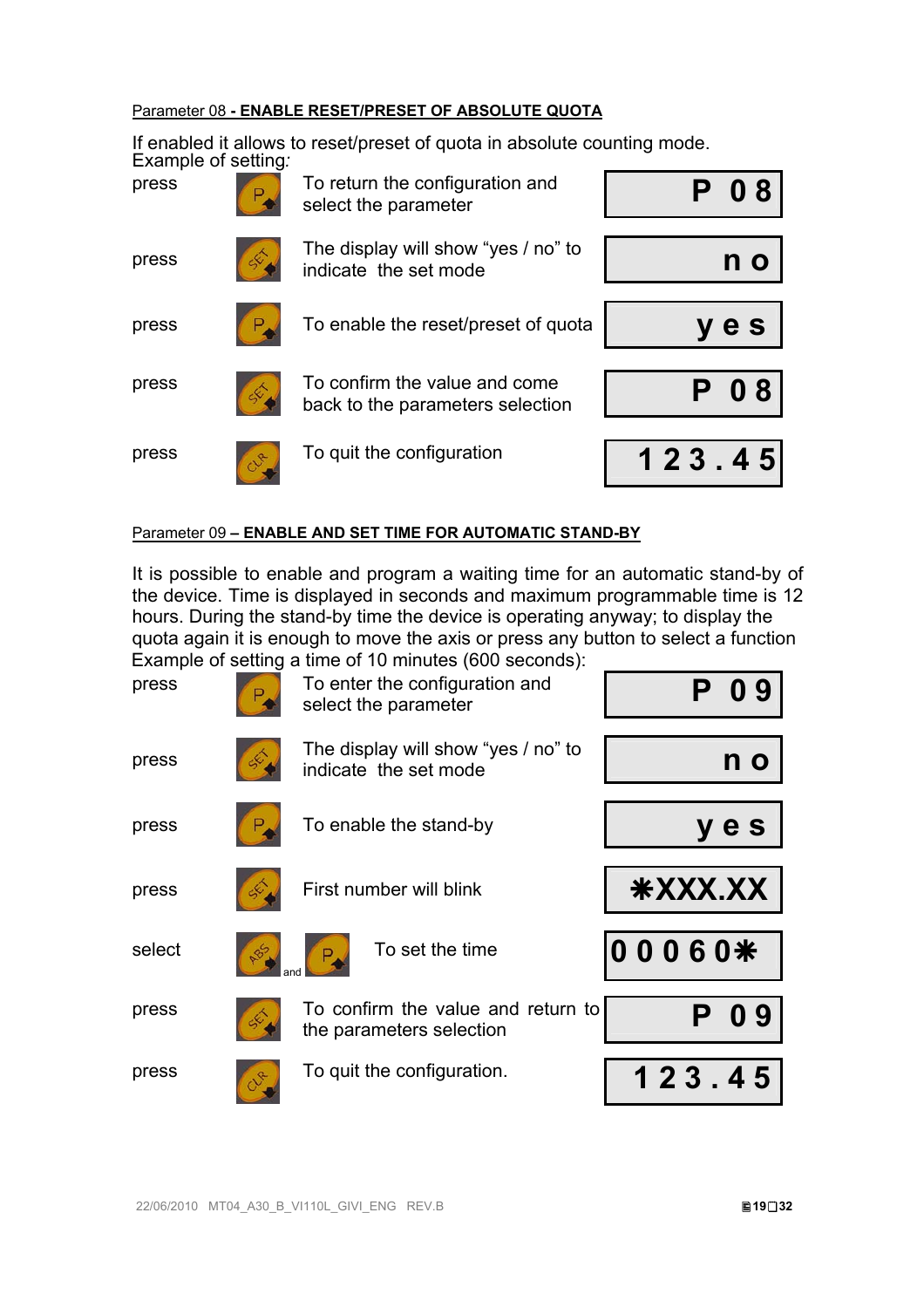### Parameter 10 **– ENABLE FREE CALCULATION PARAMETER**

### *Note: the reading mode must be "linear"(select it through parameter 01).*

In order to make special measurements which do not correspond to the real linear displacement of the axis (for instance diagonal cuts), it is possible to use a Free Calculation Parameter which corresponds to the ratio between the desired value to be displayed and the real valued shown on the display.

This device has 100 different Free Calculation Parameters which can be stored (from 0 to 99) and quickly recalled before each different work.

A Free Calculation Parameter **FCL** is calculated by the operator through the following formula:

### **QUOTA TO BE DISPLAYED**

### **FCL = -------------------------------------------- QUOTA DISPLAYED**

Let us suppose we have to carry out an operation moving the axis for 400 mm<br>but, in the meantime, we have to make a diagonal cut of 350.00 mm.<br>To balance what the device will display, it is necessary to manually enter a FC

Example to enter the value FCL =  $0.87500$  in position 01 :

| press    | to enter the configuration and select<br>the parameter                  |                       |
|----------|-------------------------------------------------------------------------|-----------------------|
| press    | the display will show                                                   | <b>Store</b>          |
| press    | the display will show                                                   | FCL<br>$*0$           |
| select   | to set the digits 01                                                    | FCL<br>0 <sub>1</sub> |
| press    | the first digit will blink                                              | <b>* XXXXX</b>        |
| select   | to set the value 0,87500                                                | $0.8750*$             |
| press    | to confirm the value and return to<br>the parameters                    |                       |
| press    | if one wants to enter and store<br>different FCL in different positions | store                 |
| or press | to quit the configuration.                                              | 123.45                |

Now the FCL (0.87500) is stored in position 01.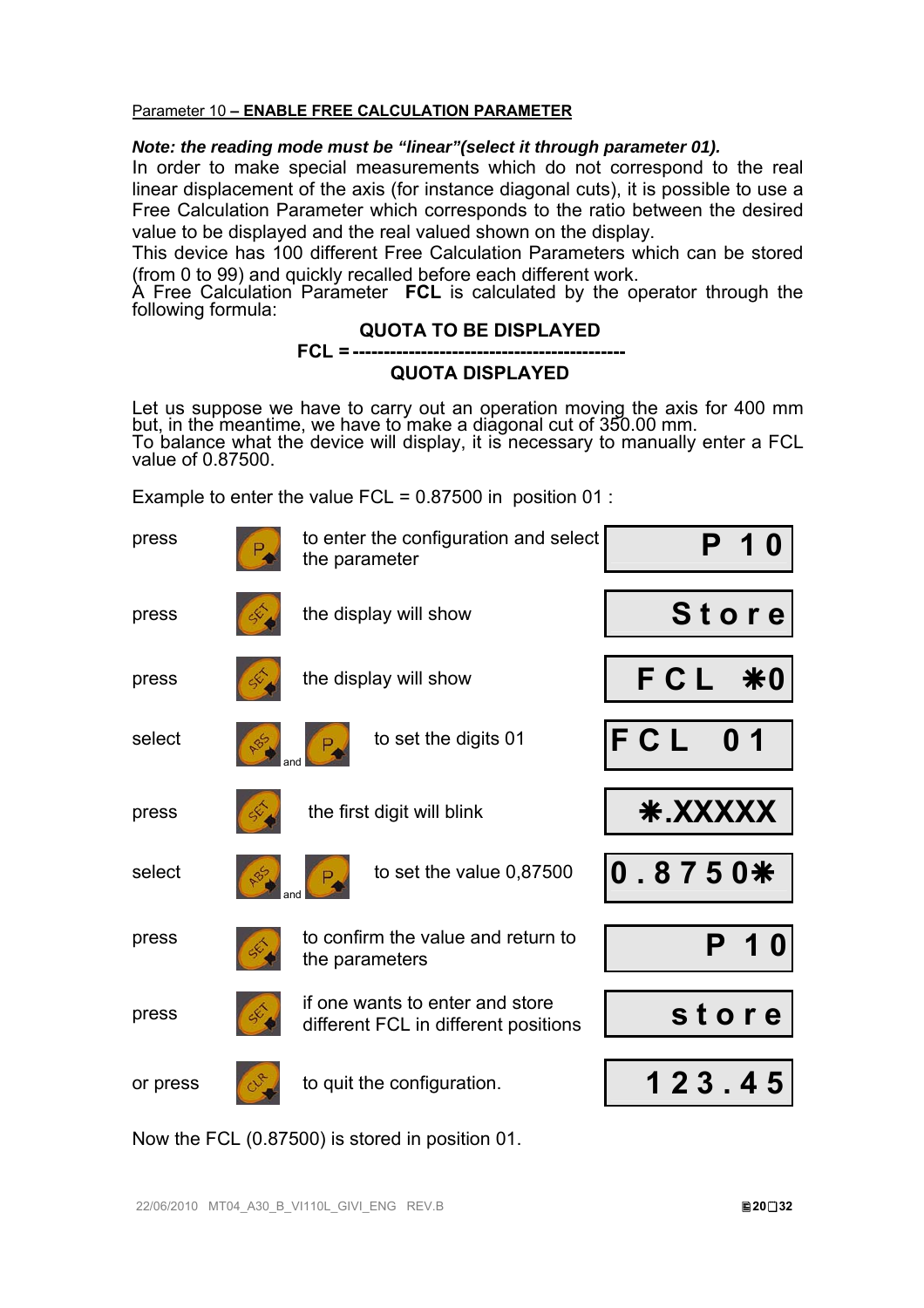### *To recall it before starting:*

| press  | To enter the configuration and<br>select the parameter         |        |
|--------|----------------------------------------------------------------|--------|
| press  | display will show                                              | store  |
| press  | To recall the parameter, display will<br>show                  | recall |
| press  | display will show                                              | FCL *0 |
| select | To set the digits 01                                           | FCL    |
| press  | To confirm the value and return to<br>the parameters selection |        |
| press  | To quit the configuration.                                     | 123.45 |

*Now the FCL (0.87500) is set and it remains permanently operating.* 

### **Important note :**

In the "0" position is stored the FCL =  $1.00000$  which cannot be modified. That way it is possible to recall it very quickly, refreshing the default configuration of the device for a standard use.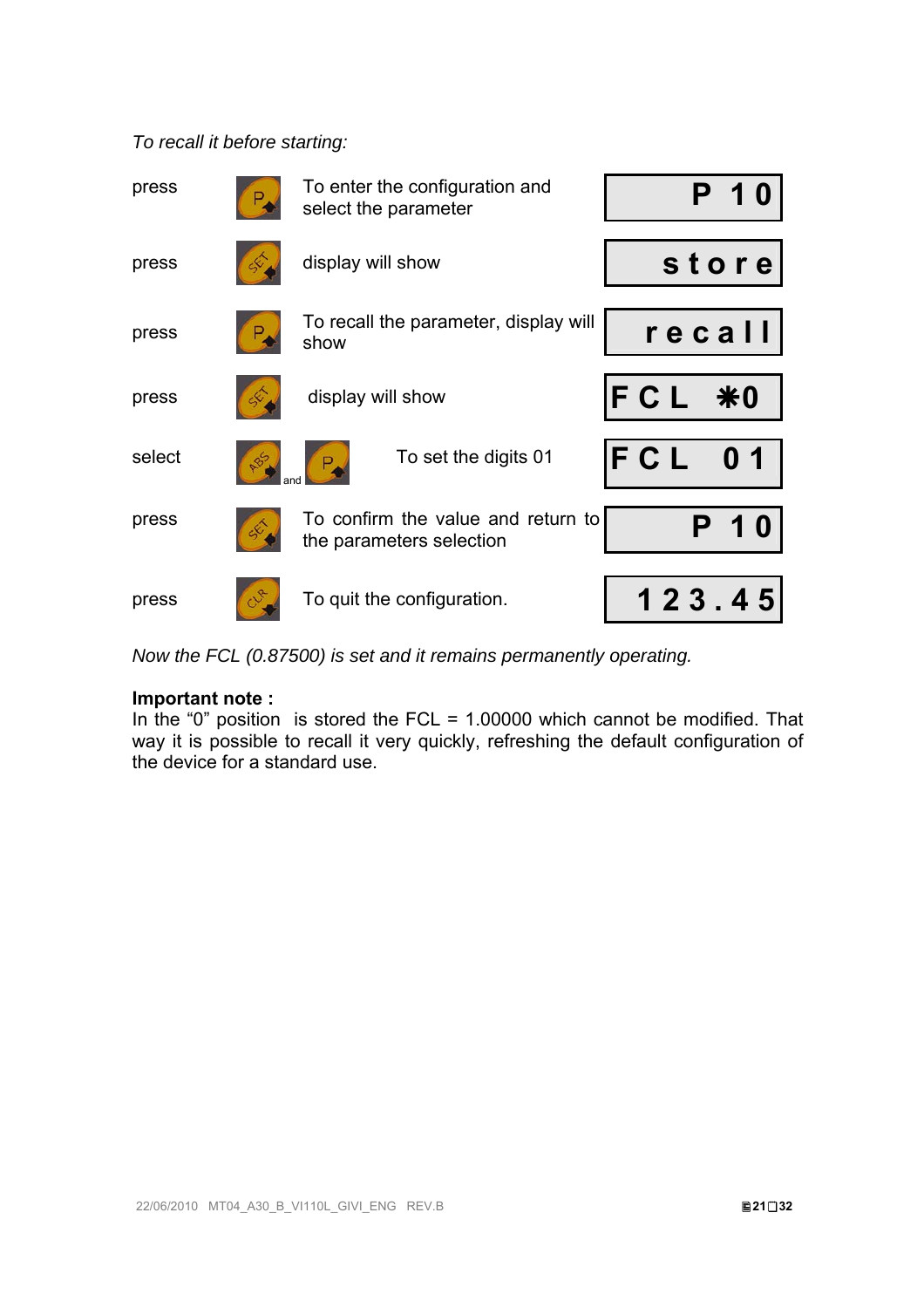### Parameter 80 **– MODIFY PASSWORD TO ENTER INTO PARAMETERS**

Password to enable the access into parameters is initially set in our factory to the value "000000".

It is possible to modify that password to avoid the free access into the configuration.

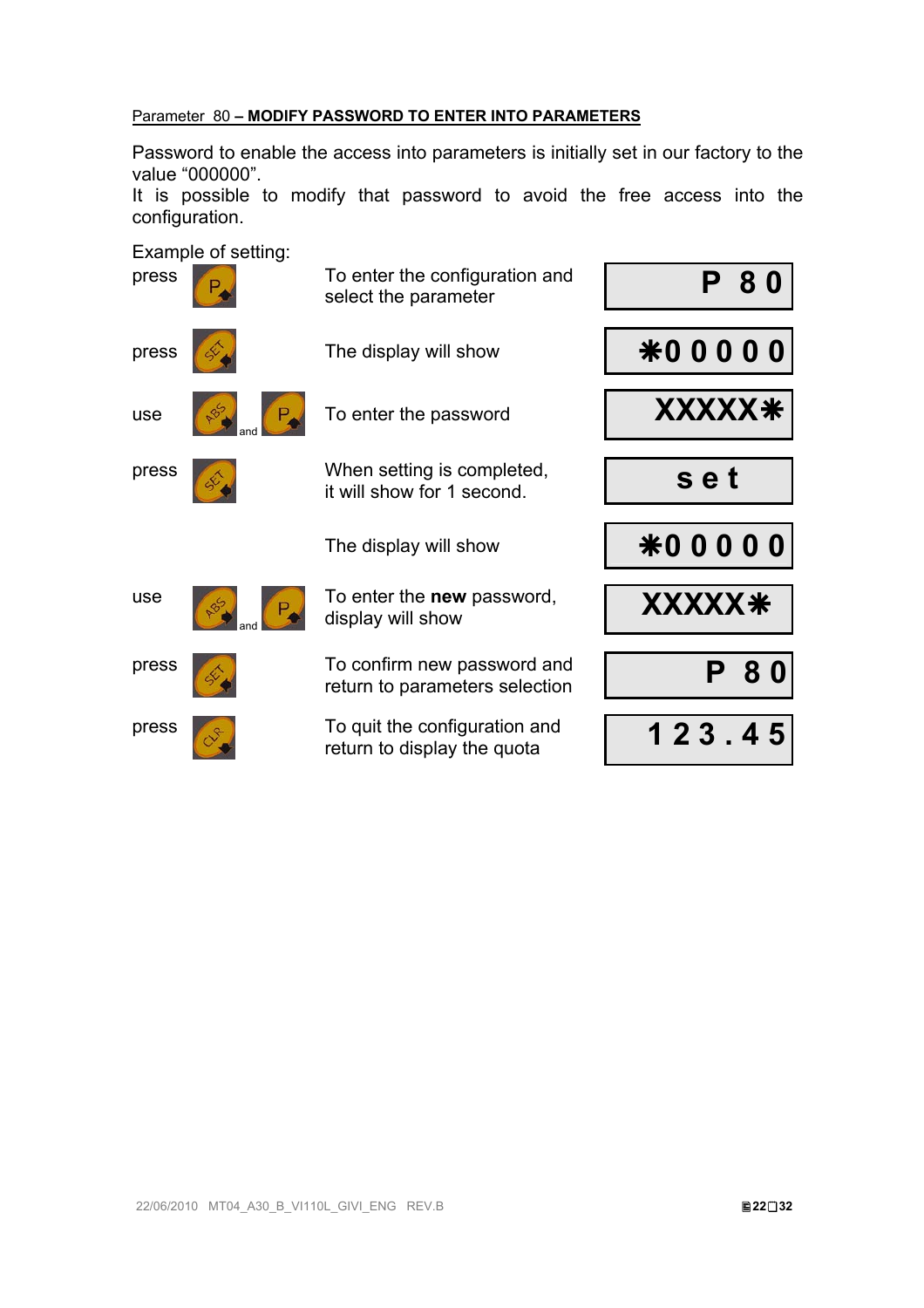#### Parameter 89 **– DEVICE DIAGNOSTICS**

*It is possible to carry out a diagnostic test of the LCD display, through parameter 89, in order to verify the correct operation of every segment. For example:* 

| press | To enter the configuration and<br>select the parameter                |  |       | 89 |
|-------|-----------------------------------------------------------------------|--|-------|----|
| press | display will show each available $\vert$ - 1 8 8 8 8 8 8<br>segment   |  |       |    |
| press | To enable the automatic running of<br>switching on segment by segment |  |       |    |
| press |                                                                       |  |       |    |
| press | To confirm the value and return to<br>the parameters                  |  |       | 89 |
| press | To quit the configuration.                                            |  | 123.4 |    |



A general test of the counter is automatically carried out every time it is switched on and analyses the validity of data held in memory. If the data is correct, the following message will appear on display during the self

### **tESt no Err**

This operation works as previously described and then passes on to the following operation stage, i.e.:

DISPLAY SHOWING THE SAME SITUATION WE HAD BEFORE THE SWITCHING OFF.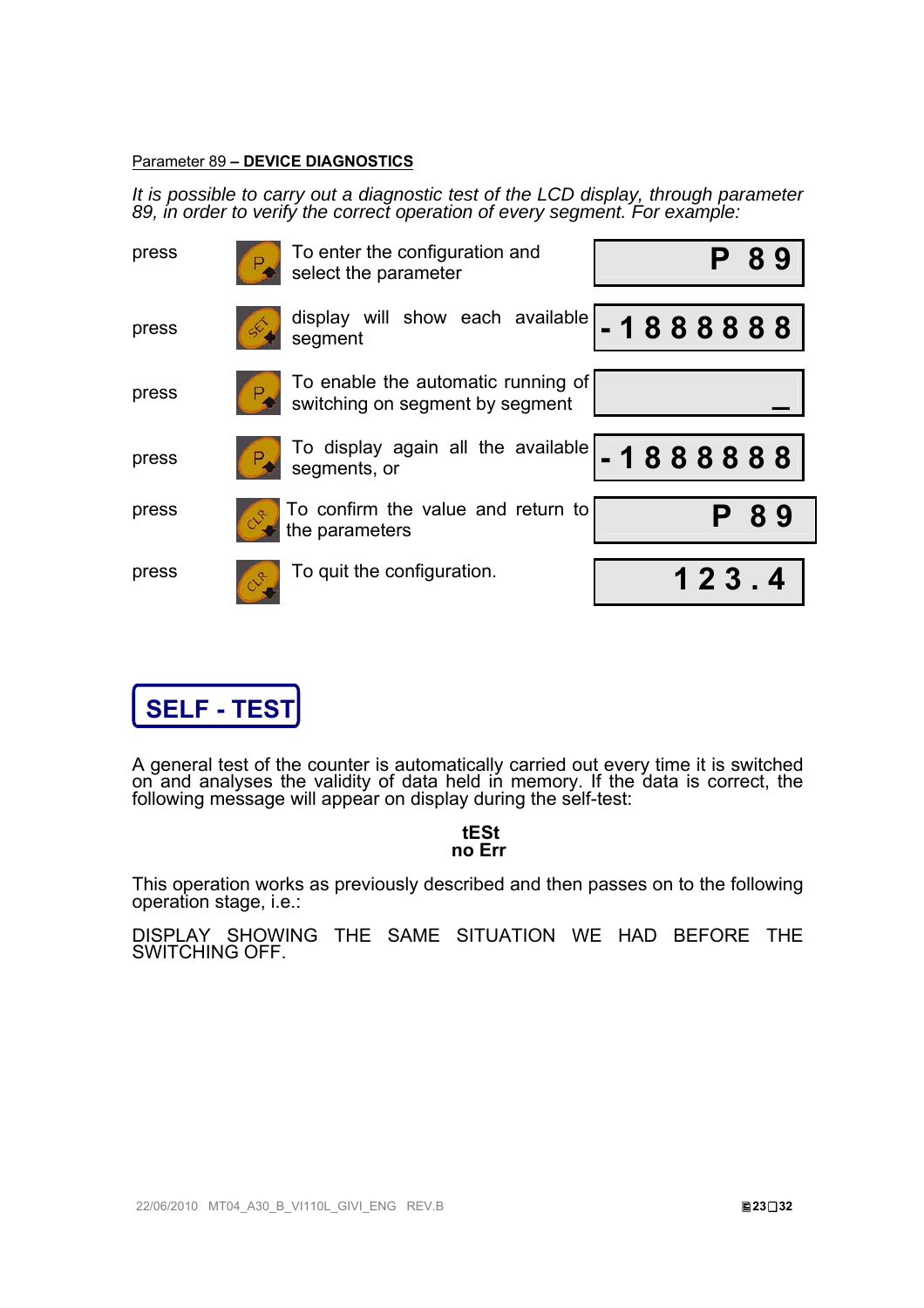## **INCREMENTAL/ABSOLUTE COUNTING**

The display always indicates the current counting mode:

- **ABS = ABSOLUTE COUNTING INC = INCREMENTAL COUNTING**
- 

SWITCHING ONE COUNTING MODE TO ANOTHER TAKES PLACE BY PRESSING THE ABS KEY. THE POINT WILL FLASH (OR SWITCH OFF) INDICATING THAT THE AXIS IS IN ABS MODE (OR IN INC MODE).

The counting system is governed by the counter which for the Axis has a twin internal counter (ABS/INC). All the information concerning movement of the Axis is simultaneously updated on both counters. Information entered by the operator, however, only affects the counting system counter previously chosen.

It is clear then that zero setting ABS counter at a point on the run (ORIGIN) and adopting incremental counting (more convenient and versatile to use), the operator will be able to carry out all zero settings, pre-selections, functions, etc.. he requires during machining as, any time he switches back to the ABS counter, he can be aware of what is the **"absolute"** position the Carriage has reached and therefore find again the ORIGINS previously set.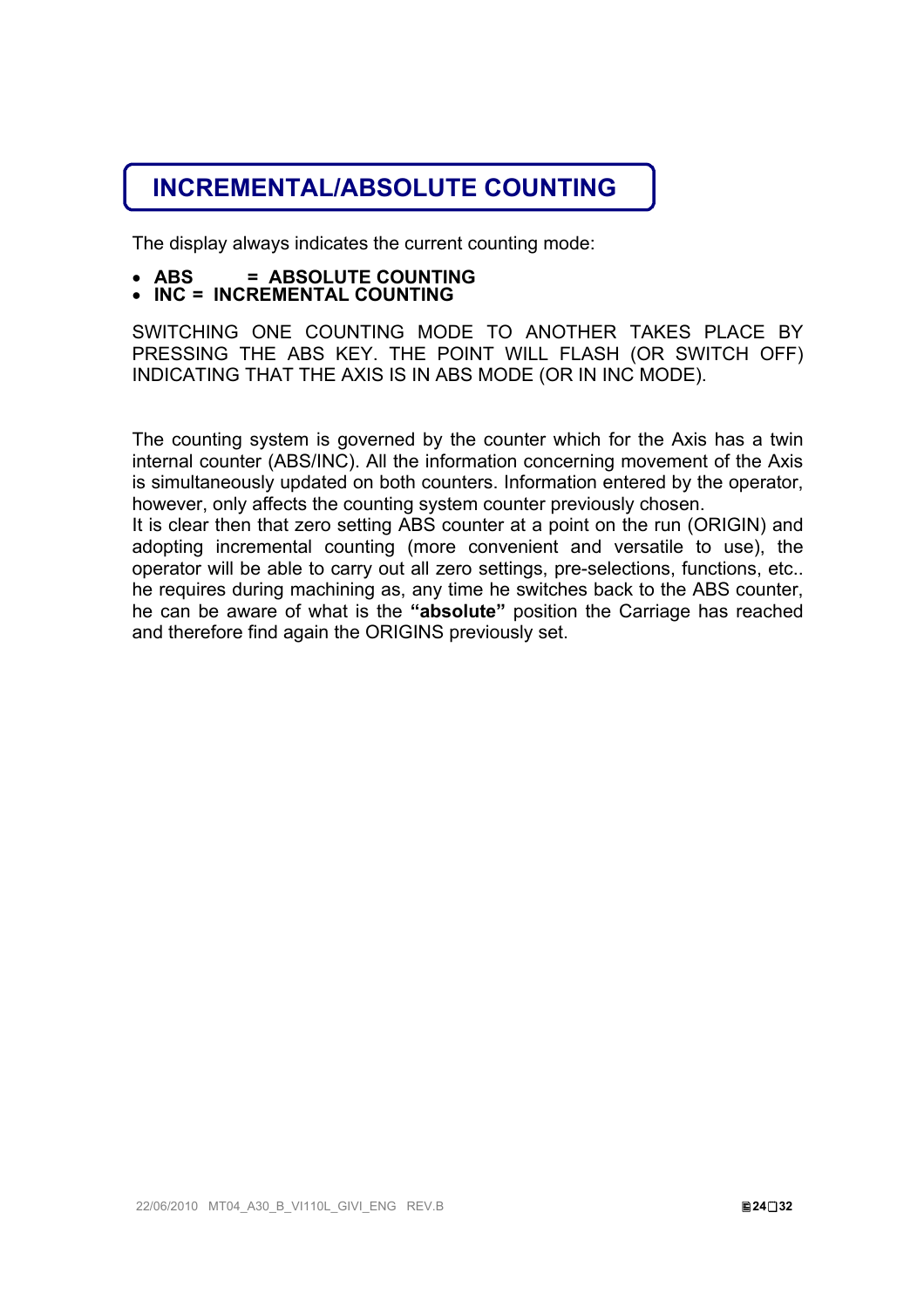## **RESETTING/PRESETTING OF A DATUM**

To make this operation enabled, set the corresponding parameter 07<br>(Incremental mode) or parameter 08 (Absolute mode).<br>*Quite apart from the counting system selected, ABS or INC mode, zero resetting of a quota (reset) is obtained as follows:* 

example :

|        |                                                                                          | 123.45         |
|--------|------------------------------------------------------------------------------------------|----------------|
| press  | and datum is reset                                                                       | 0.00           |
| press  | To enter a value (preset), for example 113.03 on the axis:<br>the first digit will blink | <b>XX.XXX*</b> |
| press  | to select the second digit<br>S                                                          | 0*XX.XX        |
| press  | and input a value $(0-9)$                                                                | 0*XX.XX        |
| select | to set the other digits                                                                  | 0113.0*        |
| press  | and the value is preset                                                                  | 113.03         |

The max. presettable value cannot be larger than the counting capacity of the instrument (6  $\frac{1}{2}$  digits and one decimal point) e.g.:

| from<br>from |                              |  | <b>-199999 9</b> to 1999999 for resolution in millimetres<br>$-199999.9$ to $199999.9$ for decimal resolution |
|--------------|------------------------------|--|---------------------------------------------------------------------------------------------------------------|
|              |                              |  |                                                                                                               |
| from         | <b>-19999.99</b> to 19999.99 |  | for centesimal resolution                                                                                     |

### **NOTE:** TO ENTER A VALUE ON A DEVICE, SET IN INCHES (1/16–1/3 – 1/64) SUCH VALUE MUST BE ENTERED IN INCHES DECIMALS.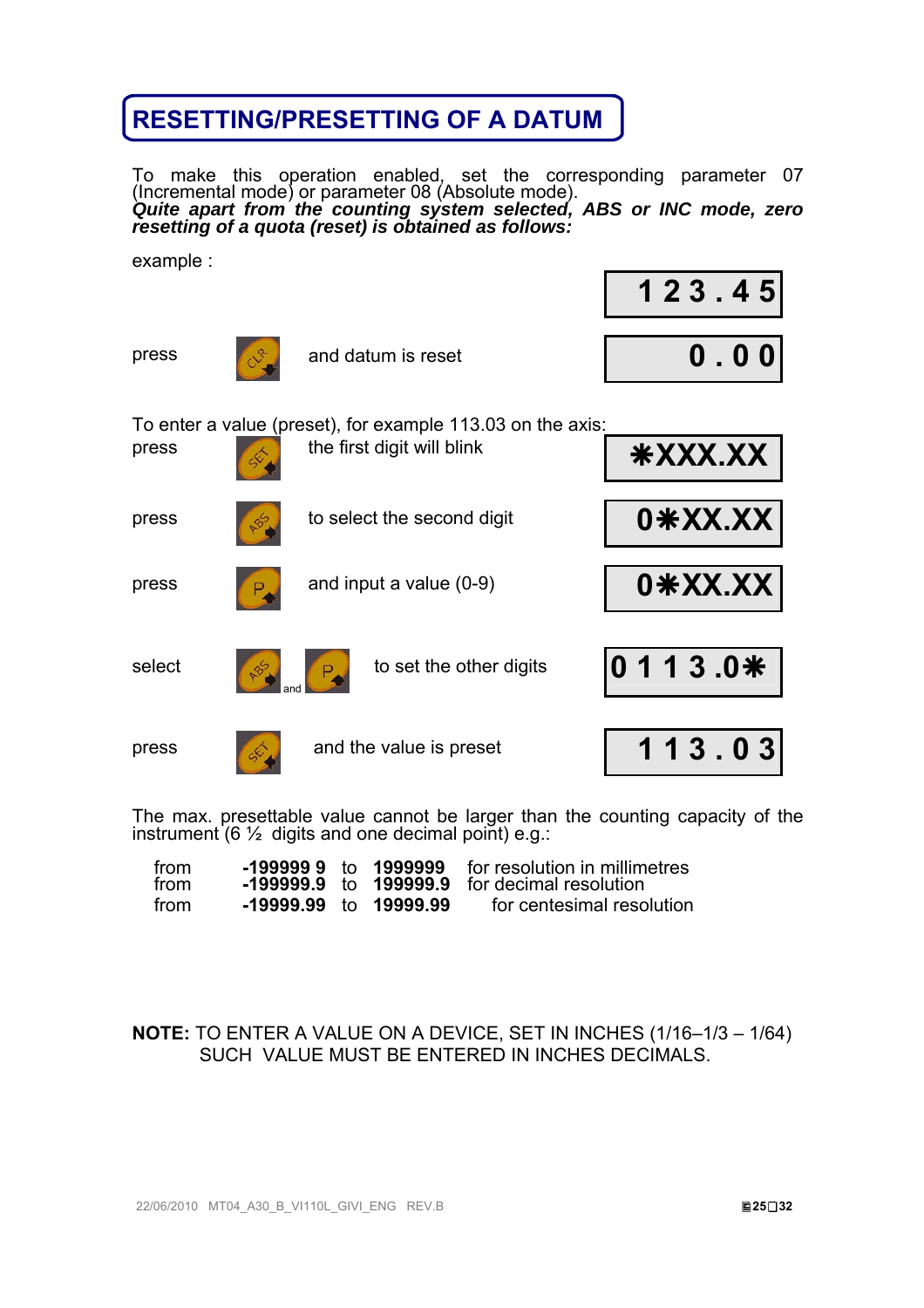## **SETTING "REF" QUOTA**

"REF"quota is a **pre-fixed value** which has to be set and enabled through parameters P04, in case of INC or counting mode, or P05, if in ABS counting mode.

Apart from the selected counting mode, it is possible to recall the corresponding "REF"quota through:

example :





press



press again to replace the value. **10.00** 

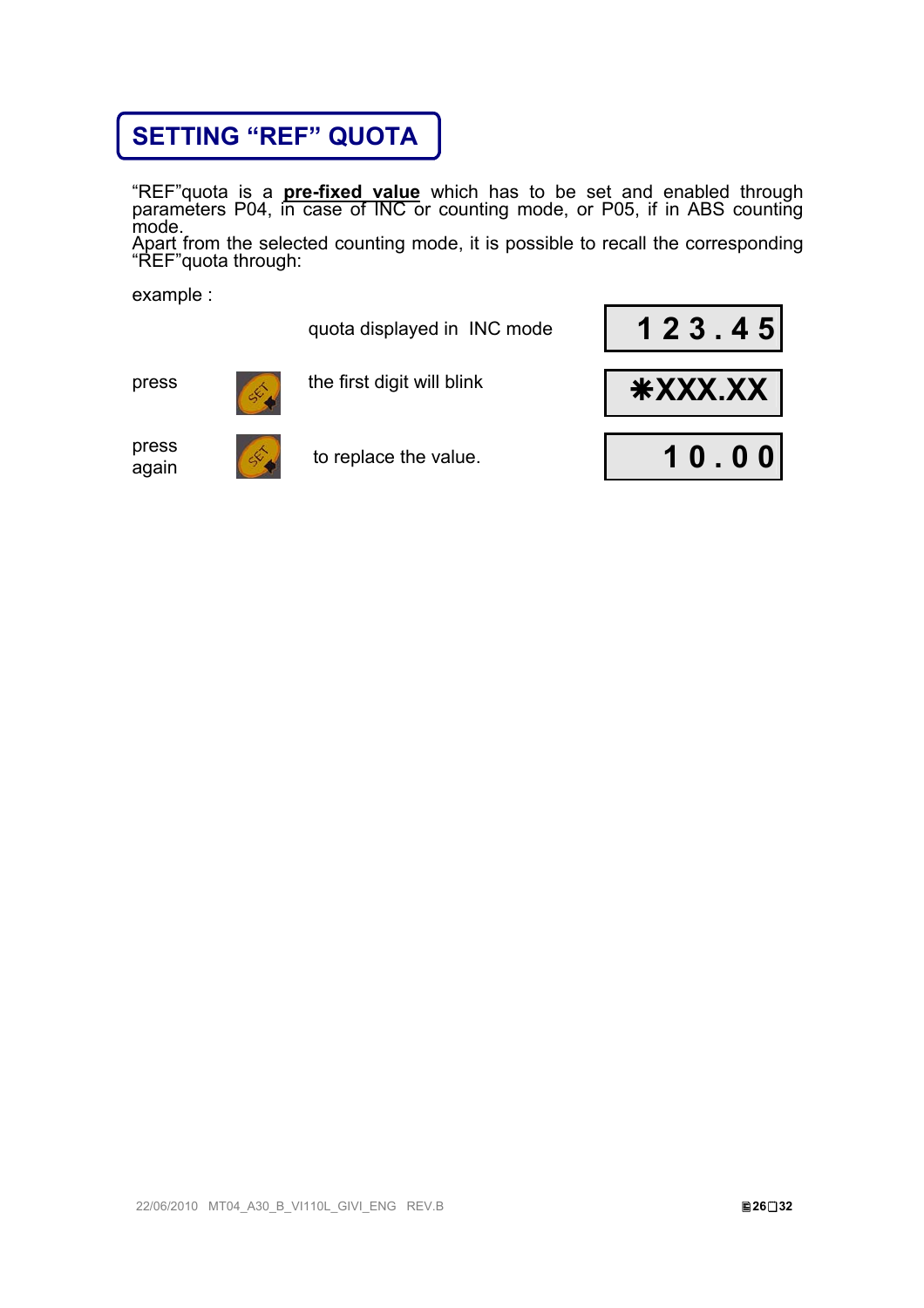# **TECHNICAL SPECIFICATIONS**

| <b>MODEL:</b>                    | <b>VISION 110L 1 LCD</b>                                                                |
|----------------------------------|-----------------------------------------------------------------------------------------|
| <b>DISPLAY:</b>                  | $6\frac{1}{2}$ DIGIT h = 13 mm and negative sign                                        |
| <b>INPUT SIGNAL:</b>             | <b>MAGNETIC SENSOR</b>                                                                  |
| <b>COUNTING SPEED:</b>           | $4 m/sec_{MAX}$                                                                         |
| <b>POWER SUPPLY:</b>             | 3V (2 batteries type AA)-medium current consumption<br>1mA<br>external $1.5 \div 5$ V   |
| <b>MEMORY:</b>                   | <b>PERMANENT FOR CONFIGURATION AND "USER"</b><br>SETTINGS (LAST DATA OPERATIVE MEMORY). |
| <b>REPEATABILITY:</b>            | $\pm$ 1/2 Digit                                                                         |
| <b>LINEAR RESOLUTION (mm):</b>   | 1 - $0.1 - 0.05 - 0.01$ (setting mode)                                                  |
| <b>LINEAR RESOLUTION (inch):</b> | 0,01 - 0,001 - 1/16 - 1/32 - 1/64 (setting mode)                                        |
| <b>ANGULAR RESOLUTION:</b>       | $1^{\circ}$ - 0.1° - 0.01° - 0.001° (0/1/2/3 decimal points)<br>(setting mode)          |
| <b>PROTECTION DEGREE:</b>        | IP 43 according to standard DIN 40050                                                   |
| TEMPERATURE:                     | WORKING $0^\circ \div 50^\circ$ C STORAGE -20° $\div 70^\circ$ C                        |
| <b>HUMIDITY:</b>                 | 95 % (not condensed)                                                                    |
| <b>WEIGHT:</b>                   | 100 <sub>g</sub>                                                                        |

### **MAGNETIC SENSOR**

|                                                           | mod. VI110L 1                        | mod. VI110L 2                 |  |  |
|-----------------------------------------------------------|--------------------------------------|-------------------------------|--|--|
| <b>MAX. SPEED:</b>                                        | $2 \text{ m/s}$                      | $4 \text{ m/s}$               |  |  |
| <b>SENSOR/MAGNETIC TAPE GAP:</b>                          | $0.1 \div 0.4$ mm                    | $0.3 \div 2.0$ mm             |  |  |
| TO BE COMBINED WITH MAGNETIC<br><b>BAND - POLE PITCH:</b> | MP100 (1+1mm)                        | MP200 (2+2mm)                 |  |  |
| <b>ACCURACY:</b>                                          | $\pm$ 15 µm                          | $\pm 20 \mu m$                |  |  |
|                                                           | IP 67 according to standard EN 60529 |                               |  |  |
| <b>PROTECTION RATE:</b>                                   |                                      |                               |  |  |
| <b>VIBRATION RESISTANCE:</b>                              | 300 m/s <sup>2</sup> [55 ÷ 2000 Hz]  |                               |  |  |
| <b>SHOCK RESISTANCE:</b>                                  |                                      | 1000 m/s <sup>2</sup> (11 ms) |  |  |
|                                                           | <b>CABLE</b>                         |                               |  |  |
| TYPE:                                                     | 6 wires $\alpha$ 3.4 mm              |                               |  |  |
| <b>MINIMUM BENDING RADIUS:</b>                            | $25 \text{ mm}$                      |                               |  |  |
| <b>LENGTH:</b>                                            | $0.2 \div 4$ meters                  |                               |  |  |

\* Without prior notice, the products may be subject to modifications that the Manufacturer reserves to introduce as deemed necessary for their improvement \*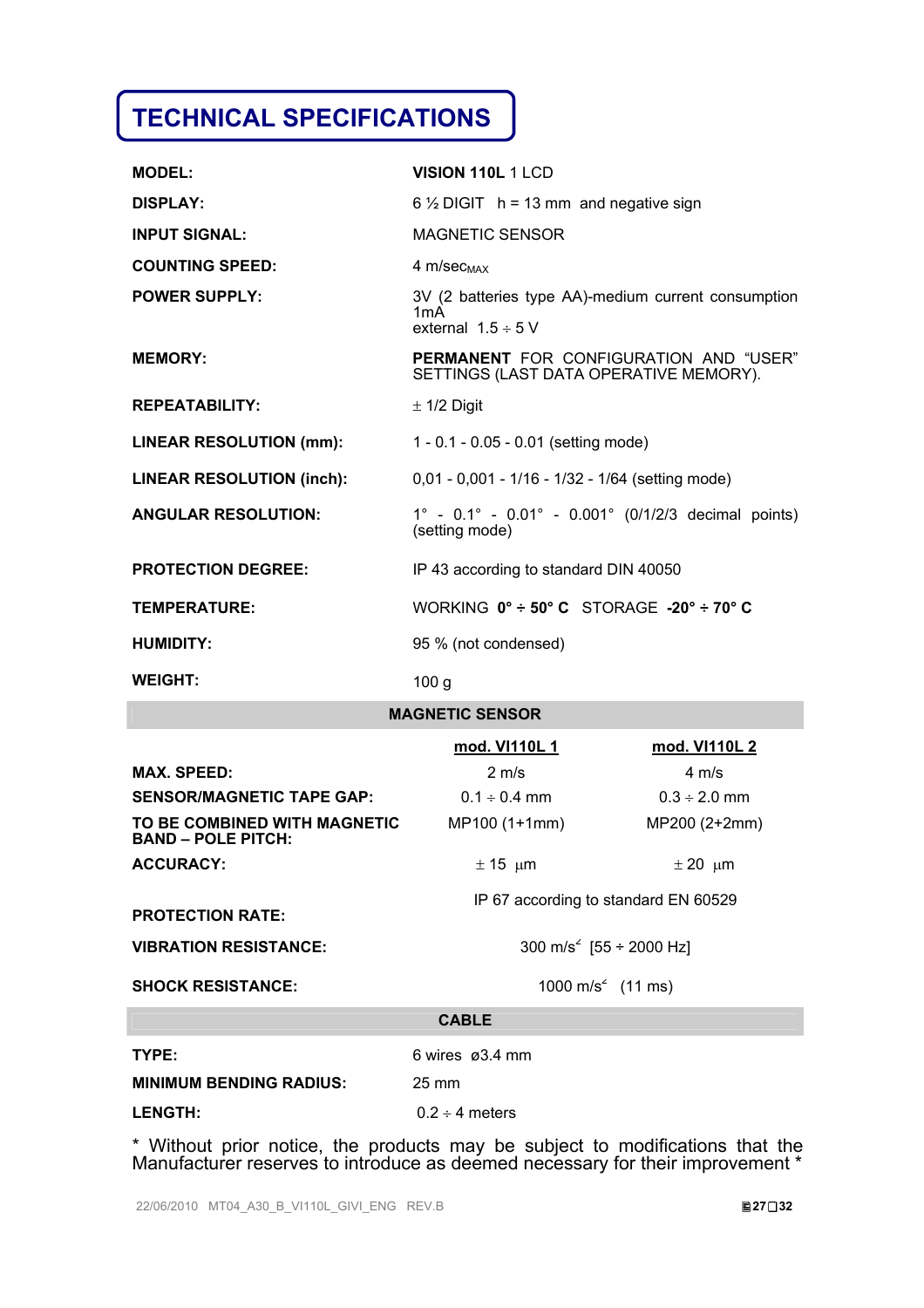## **WARRANTY TERMS**

The digital readout mod. **VISION 110** is fully warranted for a period of **12 (twelve) months from the forwarding date against manufacture faults.** 

The Manufacturer is not responsible for any damage due to transport, loss or any other uncontrollable event. Repairs are carried in the Manufacturer's factory and the customer shall provide for consignment free destination.

### **THE WARRANTY TERMS WILL BE VOID IF:**

- *THE SERIAL NUMBER AND DATA WHICH IDENTIFY THE*
- *PRODUCT HAVE BEEN ALTERED OR REMOVED. MODIFICATIONS ON PRODUCT ARE MADE WITHOUT WRITTEN CONSENT OF THE MANUFACTURER.*
- *DAMAGES CAUSED BY TRANSPORTATION, INCORRECT USE OR INSTALLATION NOT CONFORMING TO INSTRUCTIONS OF MANUFACTURER.*



Without limitation, the Manufacturer is released from all claims against special, indirect or consequential damages (including but not limited to lost profits or other damages due to loss of production) caused by defective material or by unsatisfactory performance of the product.

All disputes, if not settled through friendly negotiations, shall be submitted to the Court of Monza (MB - Italy).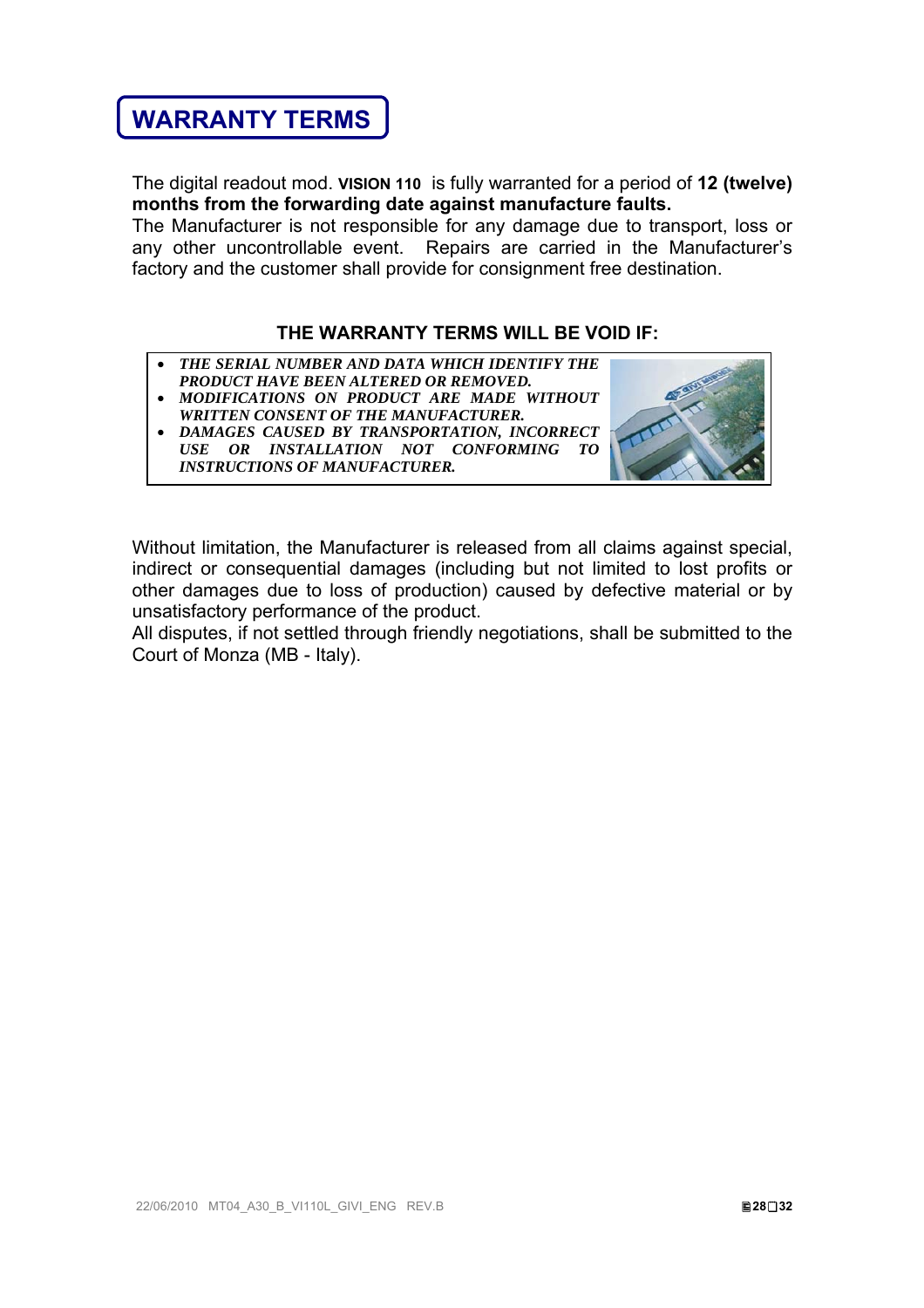**SPECIAL FUNCTIONS ON CUSTOMER'S REQUEST**